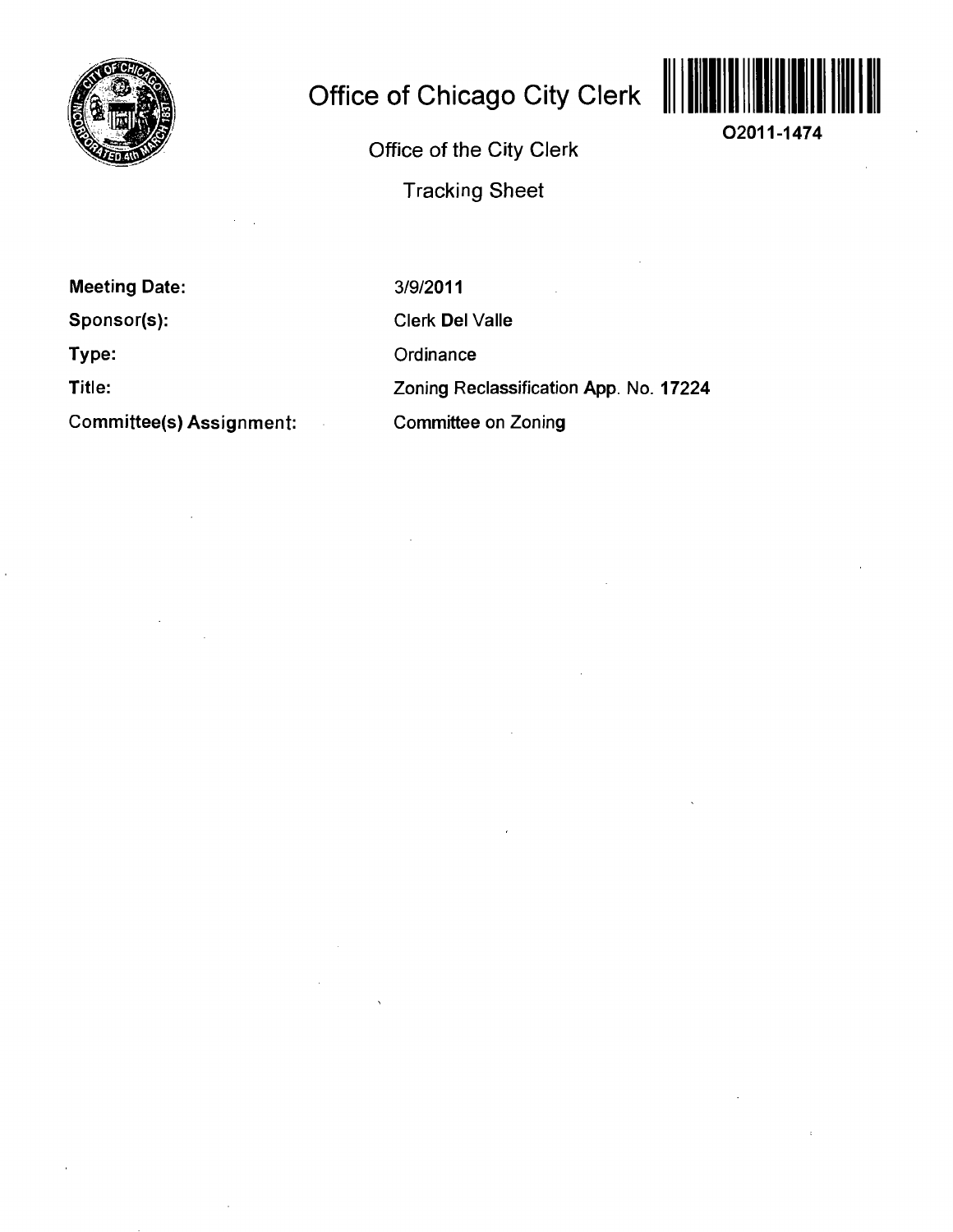井17224

| CITY OF CHICAGO |  |
|-----------------|--|
|-----------------|--|

 $\frac{1}{2}$ 

# APPLICATION FOR AN AMENDMENT TO THE CHICAGO ZONING ORDINANCE

#### **1. ADDRESS of the property Applicant is seeking to rezone:**

#### **4226 - 4232 S. Westem Avenue, Chicago Illinois**

**2. Ward Number that property is located in: . 12th** 

3. APPLICANT **Nabil Alnemer Nabil Alnemer Nabil Alnemer Nabil Alnement Almena** 

**ADDRESS 7707 Marquette Drive South** 

| CITY | <b>Tinley Park</b> | STATE <b>IL</b> ZIP CODE |  | 60744 |  |
|------|--------------------|--------------------------|--|-------|--|
|------|--------------------|--------------------------|--|-------|--|

PHONE **708-655-2555** CONTACT PERSON **Homero Tristan** 

4. Is the applicant the owner of the property? YES  $\boldsymbol{X}$  NO Ifthe applicant is not the owner of the property, please provide the following information regarding the owner and attach written authorization from the owner allowing the application to proceed.

| <b>OWNER</b>   | ٠.           | N/A |          |
|----------------|--------------|-----|----------|
| <b>ADDRESS</b> |              |     |          |
| <b>CITY</b>    | <b>STATE</b> |     | ZIP CODE |

PHONE CONTACT PERSON

5. Ifthe Applicant/Owner of the property has obtained a lawyer as their representative for the rezoning, please provide the following information:

| <b>OWNER</b> Homero Tristan, Tristan & Cervantes |       |                  |                  |  |  |  |
|--------------------------------------------------|-------|------------------|------------------|--|--|--|
| ADDRESS 30 W. Monroe St.                         |       |                  | <b>SUITE 630</b> |  |  |  |
| CITY Chicago                                     | STATE | $\mathbf{H}$     | ZIP CODE 60603   |  |  |  |
| PHONE 312-345-9200                               |       | FAX 312-345-1533 |                  |  |  |  |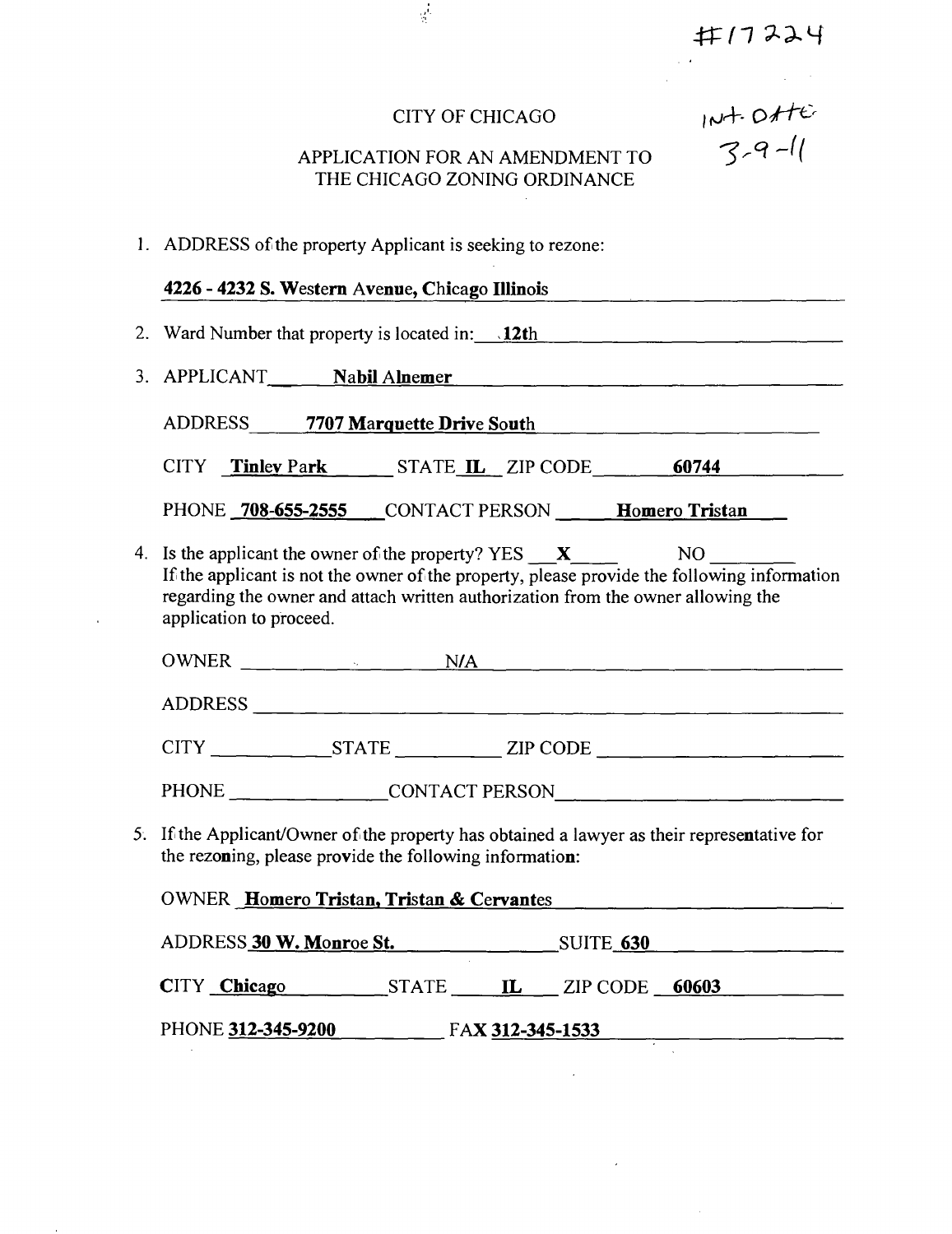# **ORDINANCE**

₫,

#### BE IT ORDAINED BY THE CITY COUNCIL OF THE CITY OF CHICAGO:

SECTION 1. Title 17 of the Municipal Code of Chicago, the Chicago Zoning Ordinance, is hereby amended by changing all of the B3-lComunity Shopping District symbols and indications as shown on Map No. 10-I in the area bounded by

A line 262.27 feet south of and parallel to West 42nd Street; South Westem Avenue; a line 238.39 feet north of and parallel to West 43rd Street; the public alley next west of and parallel to South Westem Avenue, to those of a C2-1 Motor Vehicle-Related Commercial District.

SECTION 2. This ordinance takes effect after its passage and approval.

Common Address of Properties: 4226 S. Westem Avenue

4228 S. Westem Avenue 4232 S. Westem Avenue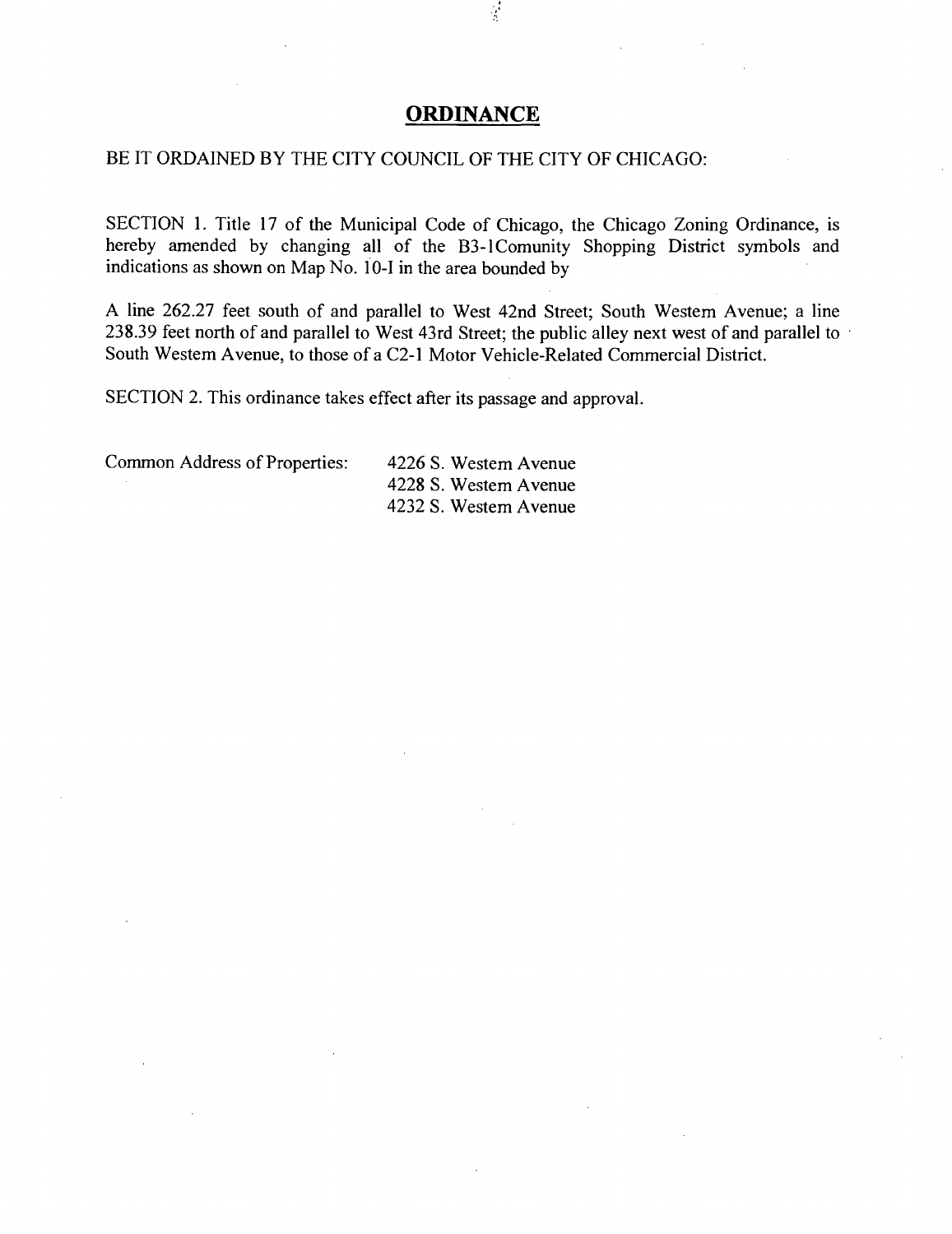6. Ifthe applicant is a legal entity (Corporation, LLC, Partnership, etc.) please provide the names of all owners as disclosed on the Economic Disclosure Statements.

 $\frac{1}{2}$ 

| N/A                                                                                                                                                                                                                                                                                                                                 |  |  |  |  |  |
|-------------------------------------------------------------------------------------------------------------------------------------------------------------------------------------------------------------------------------------------------------------------------------------------------------------------------------------|--|--|--|--|--|
| 7. On what date did the owner acquire legal title to the subject property? 11/1/10                                                                                                                                                                                                                                                  |  |  |  |  |  |
| 8. Has the present owner previously rezoned this property? If yes, when?                                                                                                                                                                                                                                                            |  |  |  |  |  |
| No                                                                                                                                                                                                                                                                                                                                  |  |  |  |  |  |
| 9. Present Zoning District) <b>B3-1</b> Proposed Zoning District <b>C2-1</b>                                                                                                                                                                                                                                                        |  |  |  |  |  |
| 10. Lot size in square feet (or dimension) <b>96 Lft. x 126.5 Lft.</b>                                                                                                                                                                                                                                                              |  |  |  |  |  |
| 11. Current Use of the property <b>Property not currently in use</b> .                                                                                                                                                                                                                                                              |  |  |  |  |  |
| 12. Reason for rezoning the property To allow for an auto sales lot.                                                                                                                                                                                                                                                                |  |  |  |  |  |
| 13. Describe the proposed use of the property after rezoning. Indicate the number of<br>dwelling units; number of parking spaces; approximately square footage of any<br>commercial space; and height of the proposed building. (BE SPECIFIC)<br>The nuevesty will be used as an oute soles let. There will be no dwelling units on |  |  |  |  |  |

**The propertv will be used as an auto sales lot. There will be no dwelling units on the propertv. There will be parking spaces, if required by code. There will be one two-story building that will house a sales office. The building will be approximately 22 feet tall, from ground to roofline. The connected garage will be approximately 12 feet tall, from ground to roofline. The sales oflice space will be approximately 1,700 sq. ft. (950 sq. ft. on the lower level and 750 sq. ft. on the upper level).** 

14. On May 14, 2007, the Chicago City Council passed the Affordable Requirements Ordinance (ARO) that requires on-site affordable housing units or a financial contribution if residential housing projects receive a zoning change under certain circumstances. Based on the lot size of the project in question and the proposed zoning classification, is this project subject to the Affordable Requirements Ordinance? (See Fact Sheet for more information)

YES NO X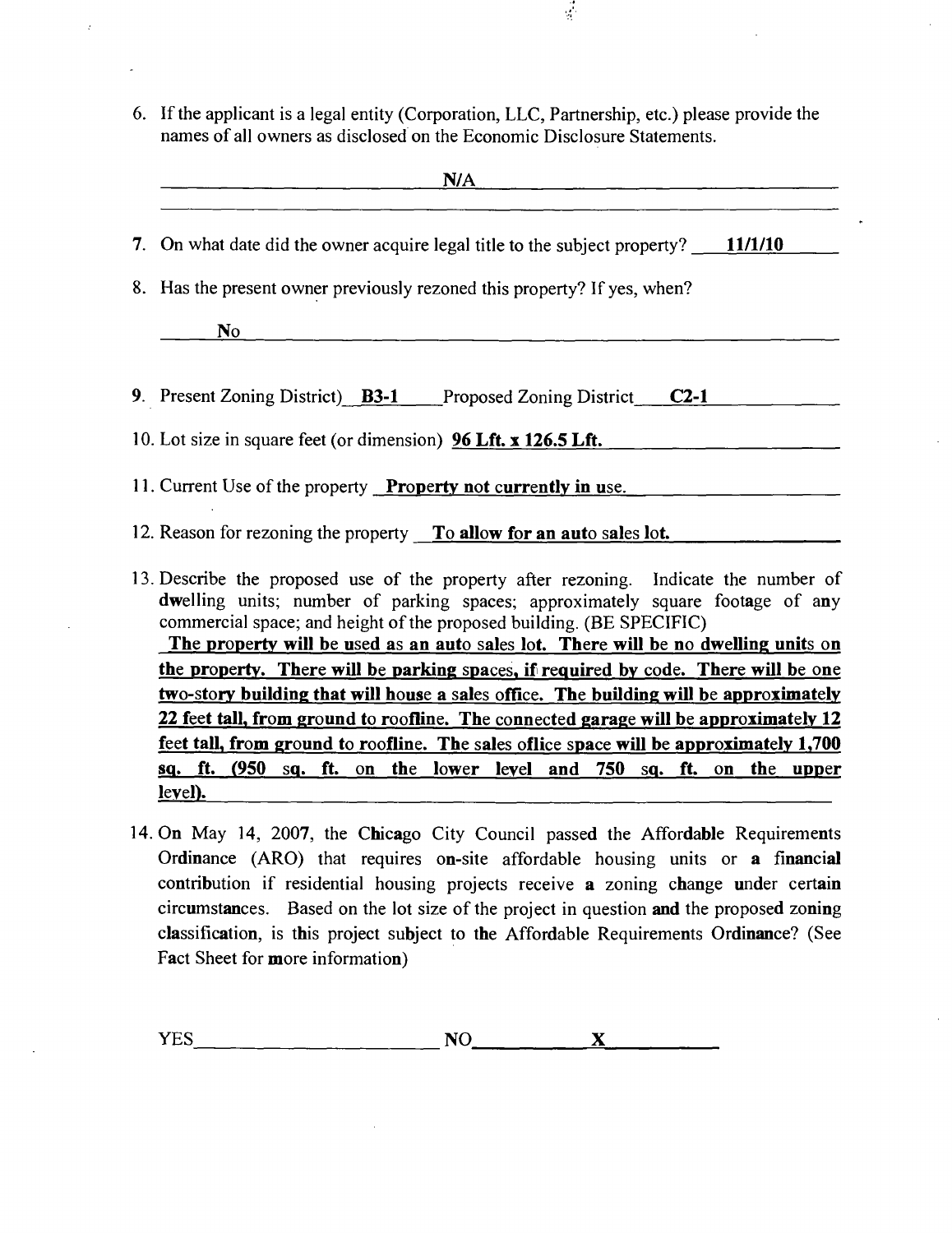COUNTY OF COOK STATE OF ILLINOIS

 $\mathcal{N}_{\hat{\tau}}(i)$   $\hat{A}$   $\hat{\tau}$  is the above being first duly swom on oath, states that all of the above statements and the statements contained in the documents submitted herewith are trae and correct

 $\mathcal{L}$ 

Signature of Applicant

Subscribed and Swom to before me this  $23$  day of  $\Omega$ ecember,  $20 \times 10$ .

|               | <b>OFFICIAL SEAL</b>                          |
|---------------|-----------------------------------------------|
|               | <b>USA DUARTE</b>                             |
|               | -NOTAR <del>Y PUBLIC, S</del> TATE OF ILUNOIS |
| Notary Public | <b>MY COMMISSION EXPIRES</b>                  |
| <b>不能感觉</b>   | <b>JUNE 23, 2014</b>                          |
|               | mmmmmm                                        |

**For Office Use Only** 

Date of Introduction:

File Number: The Number:

Į.

Ward:

4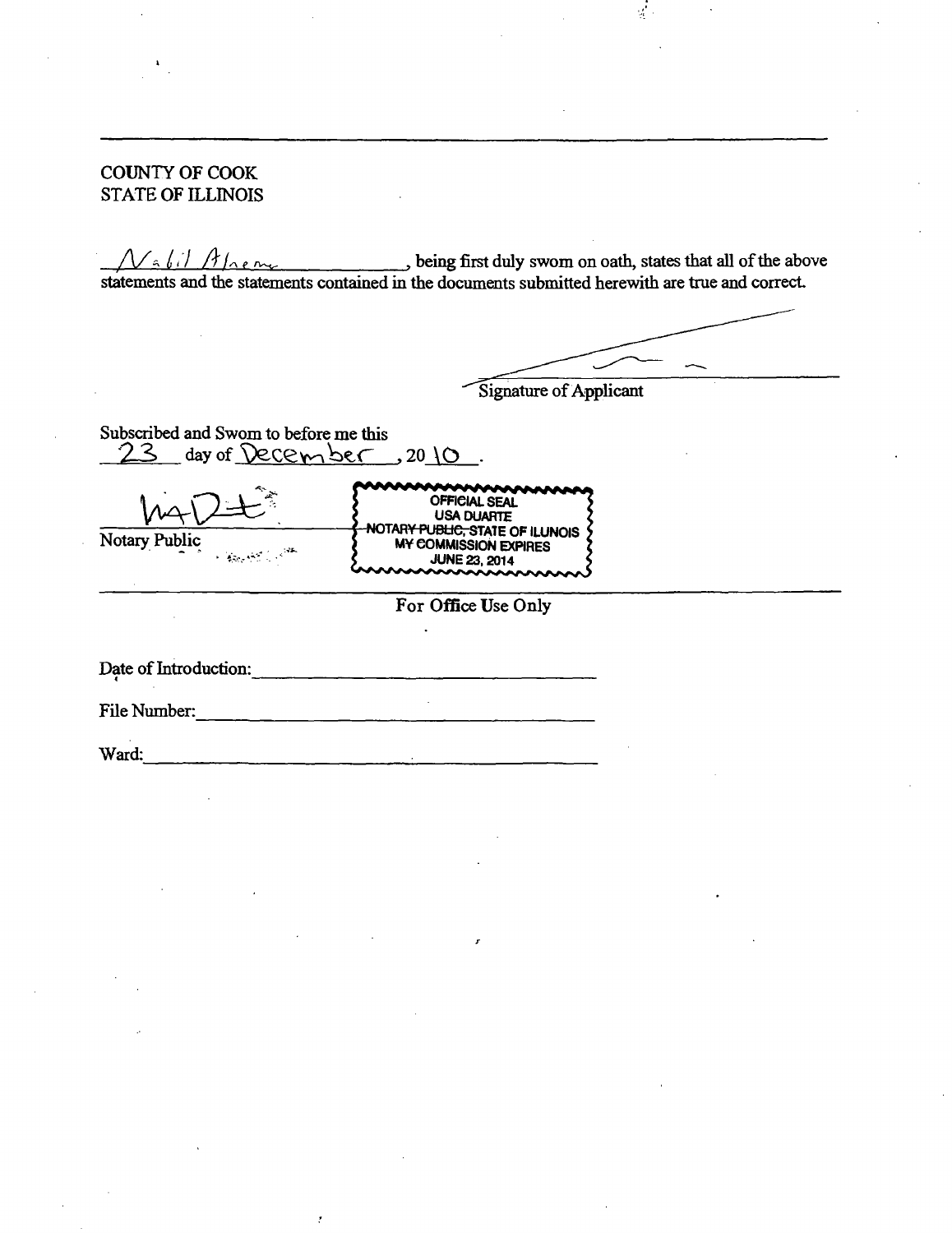

ATTORNEYS AT LAW

30 West Monroe Street Suite 630 Chicago, Illinois 60603 T. 312 345 9200 F. 312 345 1533 www.tristancervantes.com  $\frac{1}{\sqrt{2}}$ 

March 2, 2011

Honorable Daniel S. Solis Chairman, Committee on Zoning 121 North LaSalle Street Room 304, City Hall Chicago, Illinois 60602

Re: Zoning Amendment Application 4226 - 4232 S. Westem Avenue, Chicago, Illinois ("Subject Property")

The undersigned, Homero Tristan being first duly swom on oath deposes and states the following:

The undersigned certifies that he has complied with the requirements of Section 17-13-0107 of the .Chicago Zoning Ordinance, by sending written notice to such property owners who appear to be the owners of the property within the subject area not solely owned by the applicant, and to the owners of all property within 250 feet in each direction of the lot line of the Subject Property exclusively of public roads, streets, alleys and other public ways, or a total distance limited to 400 feet. Said "written notice" was sent by First Class U.S. Mail, no more than 30 days before filing the application.

The undersigned certifies that the notice contained the address of the properties sought to be rezoned; a statement of the intended use of the properties; the name and address of the applicant; the name and address of the owner; and a statement that the applicant intends to file the application for a change in zoning on approximately March 9, 2011.

The undersigned certifies that the applicant has made a bona fide effort to determine the addresses of the parties to be notified under Section 17-13-0107 of the Chicago Zoning Ordinance, and that the accompanying list of names and addresses of surrounding property owners within 250 feet of the Subject Property is a complete list containing the names and addresses of the people required to be served.

Very tmly yours,

RISTAN & CERVANTES

orrero Tristan

Subscribed and Swom to before me this

day of March, 2011.

Notary Public CONCORDINATE NOTARY PUBLIC, STATE OF ILLINOIS MY COMMISSION EXPIRES JUNE 23,2014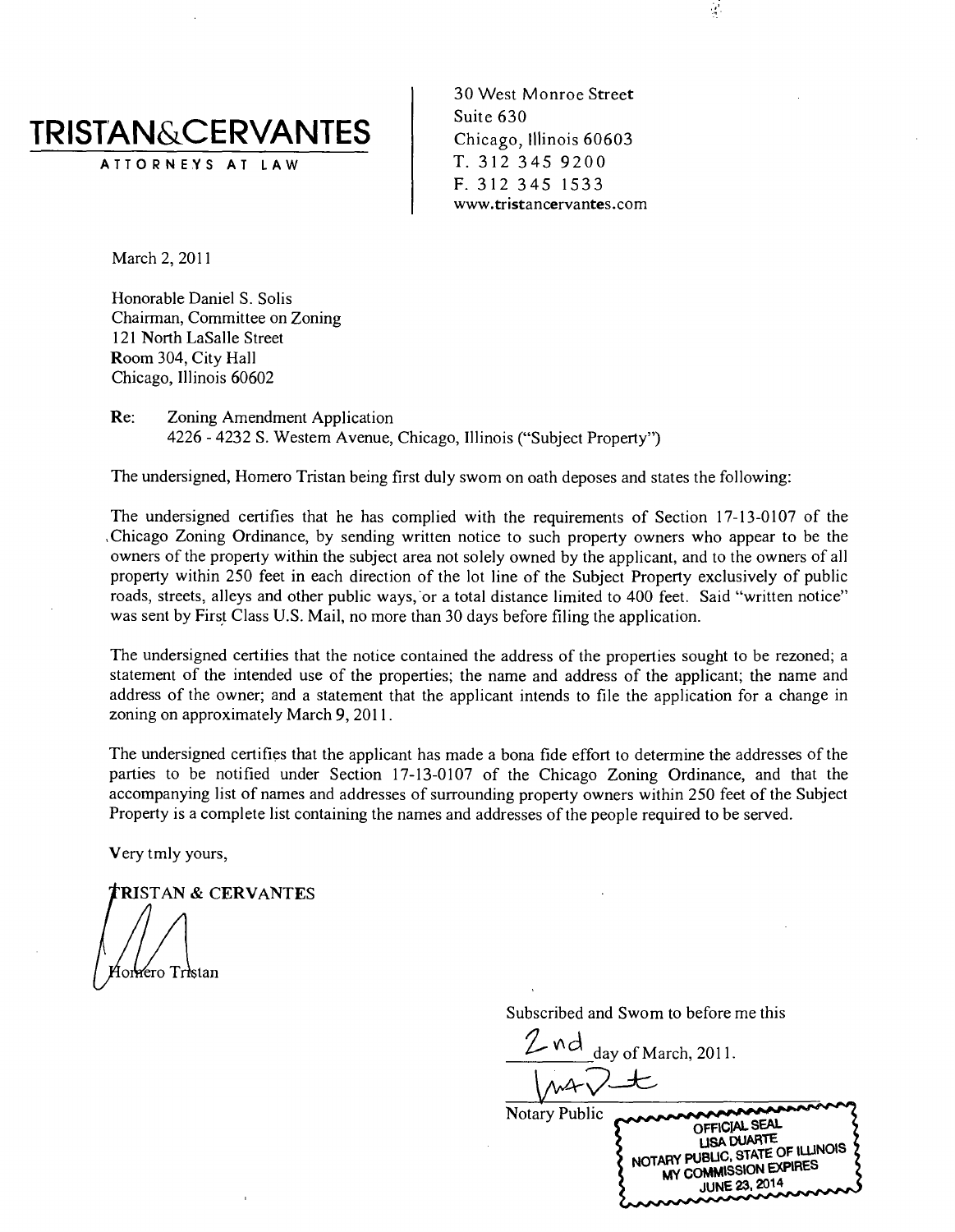

30 West Monroe Street Suite 630 Chicago, Illinois 60603 T. 312 345 9200 F. 312 345 1533 www.tristancervantes.com

March 2, 2011

Dear Property Owner:

In accordance with the requirements for an Amendment to the Chicago Zoning Ordinance, specifically Section 17-13-0107, please be informed that on or about March 9, 2011 Mr. Nabil Alnemer will file an application for a change to the Chicago Zoning Ordinance for the properties located at 4226 - 4232 S. Westem Avenue, Chicago, Illinois ("Subject Property"). The application seeks to have the Subject Property rezoned from a B3-1 Community Shopping District to a C2-1 Motor Vehicle-Related Commercial District.

Mr. Alnemer intends to use the Subject Property as an exterior auto sales lot  $\&$  accessory sales office building.

Mr. Alnemer is located at 4220 S. Westem Avenue, Chicago, Illinois 60609. The contact person for this application is Homero Tristan, Esq. of Tristan & Cervantes, 30 W. Monroe, Suite 630, Chicago, Illinois 60603.

Please note that Mr. Alnemer is not seeking to rezone or purchase your property. Mr. Alnemer is required by law to send this notice because you own property within 250 feet of the Subject Property.

**Very tmly yours,** 

**TRISTAN & CERVANTES** 

omero Tristan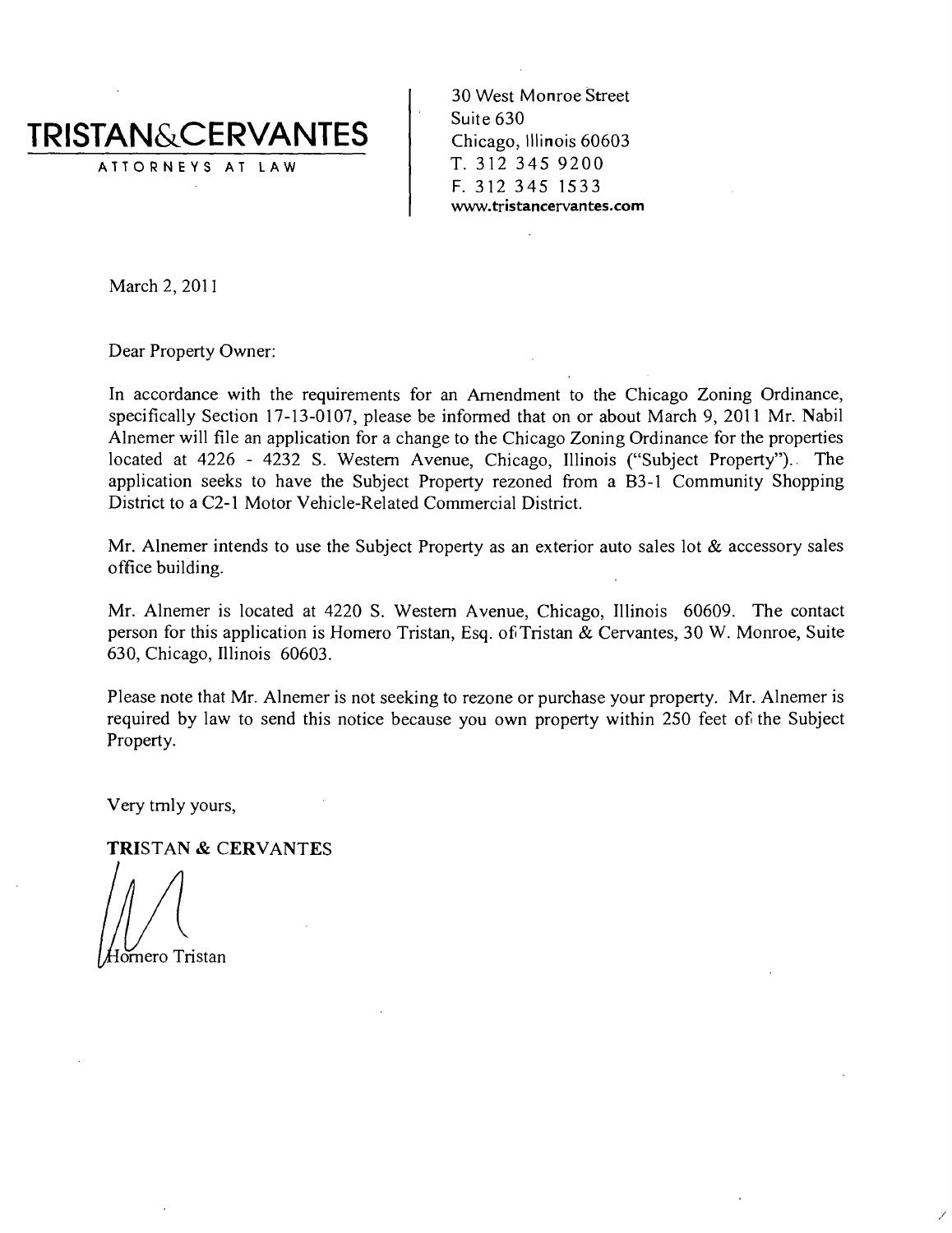# CITY OF CHICAGO ECONOMIC DISCLOSURE STATEMENT AND AFFIDAVIT

 $107c$ 

# SECTION 1 - GENERAL INFORMATION

A. Legal name of Disclosing Party submitting this EDS. Include d/b/a if applicable:

#### Nabil Alnemer

Check ONE of the following three boxes:

Indicate whether Disclosing Party submitting this EDS is:

- 1.  $[X]$  the Applicant OR
- 2. [ ] a legal entity holding a direct or indirect interest in the Applicant. State the legal - name of the Applicant in which Disclosing Party holds an interest: OR
- 3. [ ] a specified legal entity with a right of control (see Section ILB.l.b.) State the legal name of the entity in which Disclosing Party holds a right of control:

B. Business address of Disclosing Party:

C. Telephone<sup>"</sup> imaging the Fax:  $\frac{1}{\text{Fax}}$  Email  $\frac{1}{\text{Fax}}$ 

D. Name of contact person: **Nabil Alnemer Example 2.** The contract person: **Nabil Alnemer** 

E. Federal Employer Identification No. (if you have one):  $N/A$ 

F. Brief description of contract, transaction or other undertaking (refened to below as the "Matter") to which this EDS pertains. (Include project number and location of property, if applicable):

# Zoning Amendment Application 4226 - 4232 S. Westem Avenue, Chicago Illinois

G. Which City agency or department is requesting this EDS? Department of Housing & Economic Development

If the Matter is a contract being handled by the City's Department of Procurement Services, please complete the following:

Specification  $\#$  N/A and Contract  $\#$  N/A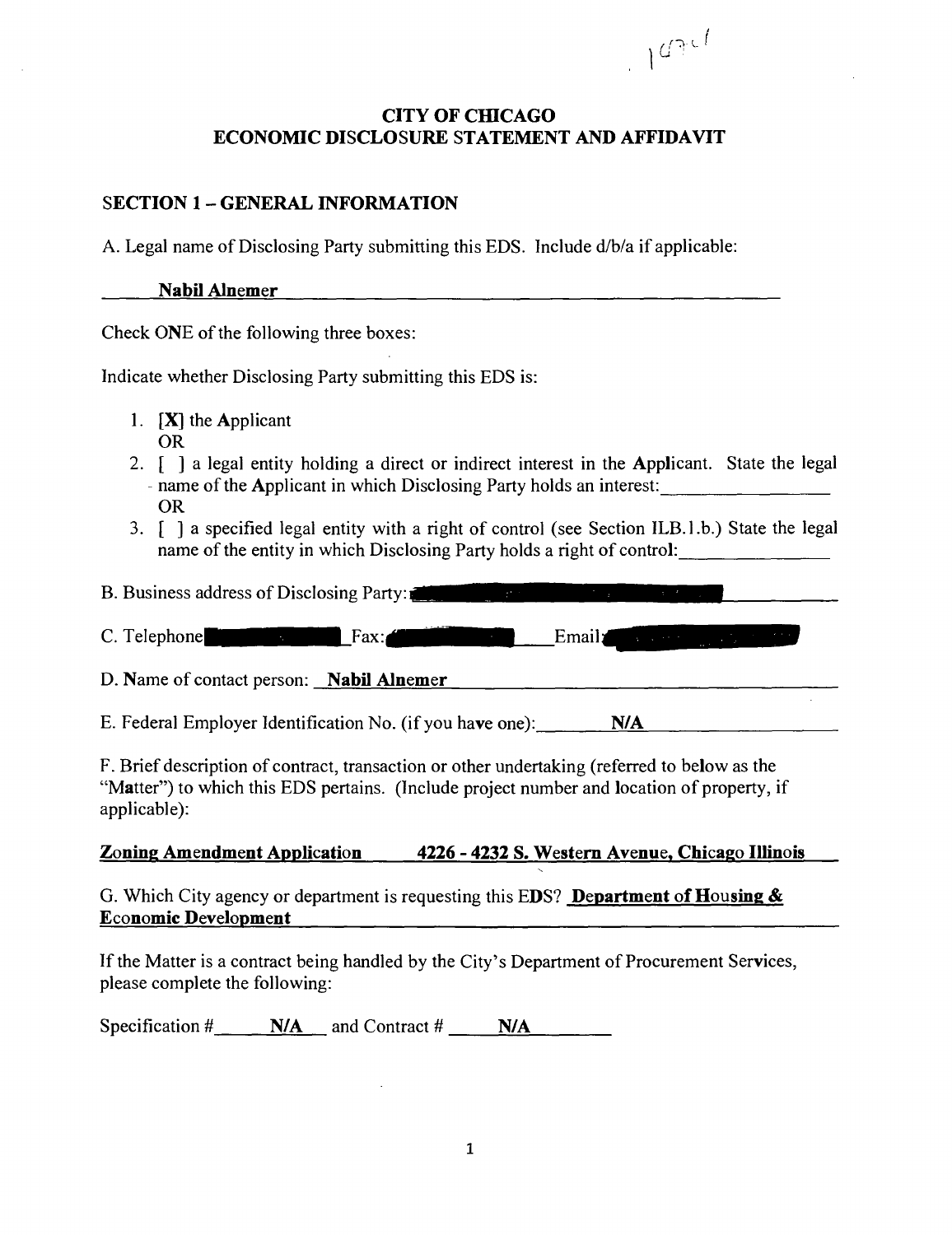#### **SECTION II - DISCLOSURE OF OWNERSHIP INTERESTS**

#### A. NATURE OF DISCLOSING PARTY

1. Indicate the nature of the Disclosing Party:

| $[X]$ Person                                                                    | [] Limited liability company*                            |
|---------------------------------------------------------------------------------|----------------------------------------------------------|
| [ ] Publicly registered business corporation [ ] Limited liability partnership* |                                                          |
| [ ] Privately held business corporation                                         | $\lceil$ ] Joint venture*                                |
| [ ] Sole proprietorship                                                         | [ ] Not-for-profit corporation                           |
| [ ] General partnership*                                                        | (is the not-for-profit corporation also a $501(c)(3)$ )? |
| [] Limited partnership*                                                         | $\lceil$   Yes     No                                    |
| $\lceil \ \rceil$ Tmst                                                          | $\lceil$ 1 Other (please specify)                        |
|                                                                                 |                                                          |

\*Note B.l.b below.

 $\frac{1}{2}$ 

2. For legal entities, the state (or foreign country) of incorporation or organization, if applicable:

N/A

3. For legal entities not organized in the State of Illinois: Has the organization registered to do business in the State of Illinois as a foreign entity:

 $\begin{bmatrix} \end{bmatrix}$  Yes  $\begin{bmatrix} \textbf{X} \end{bmatrix}$  No  $\begin{bmatrix} \end{bmatrix}$  N/A

#### B. IF THE DISCLOSING PARTY IS A LEGAL ENTITY:

la. List below the fiill names and titles of all executive officers and all directors of the entity. For not-for-profit corporations, also list below all members, if any, which are legal entities. If there are no such members, write "no members." For trusts, estates or other similar entities, list below the legal titleholder(s).

Name Title

N/A

lb. If you checked "General partnership," "Limited partnership," "Limited liability company," "Limited liability partnership" or "Joint venture" in response to Item A.l . above (Nature of Disclosing Party), list below the name and title of each general partner, managing member, manager or any other person or entity that controls the day-to-day management of the Disclosing Party. **NOTE**: Each legal entity listed below must submit an EDS on its own behalf.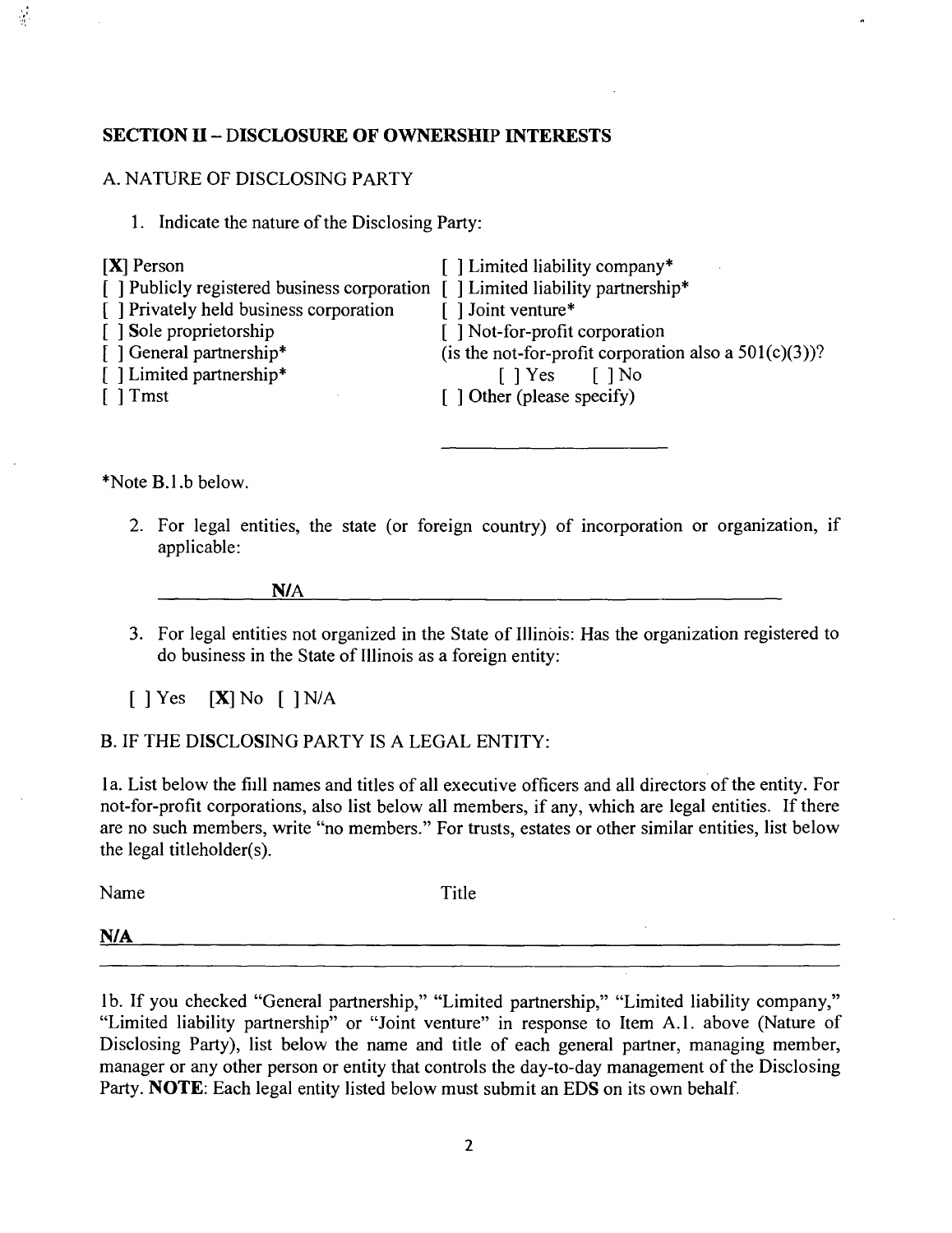| Name | Title                                                                                               |
|------|-----------------------------------------------------------------------------------------------------|
|      | N/A                                                                                                 |
|      | 2. Please provide the following information concerning each person or entity having a direct or     |
|      | indirect beneficial interest (including ownership) in excess of 7.5% of the Disclosing Party.       |
|      | Examples of such interest include shares in a corporation, partnership interest in a partnership or |

Examples of such interest include shares in a corporation, partnership interest in a partnership or joint venture, interest of a member or manager in a limited liability company, or interest of a beneficiary of a tmst, estate or other similar entity. If none, state "None." NOTE: Pursuant to Section 2-154-030 of the Municipal Code of Chicago ("Municipal Code"), the City may require any such additional information from any applicant which is reasonable intended to achieve full disclosure.

| Name<br><b>Business Address</b> | Percentage Interest in the Disclosing Party |
|---------------------------------|---------------------------------------------|
|---------------------------------|---------------------------------------------|

**N/A** 

#### **SECTION m - BUSINESS RELATIONSHIPS WITH CITY ELECTED OFFICLALS**

Has the Disclosing Party had a "business relationship," as defined in Chapter 2-156 of the Municipal Code, with any City elected official in the 12 months before the date this EDS is signed?

 $[$  ] Yes  $[$   $X]$  No

 $\frac{1}{2}$ 

If yes, please identify below the name(s) of such City elected official (s) and describe such relationship(s):

**N/A** 

# **SECTION IV - DISCLOSURE OF SUBCONTRACTORS AND OTHER RETAINED PARTIES**

The **D**isclosing Party must disclose the name and business address of each subcontractor, attomey, lobbyist, accountant, consultant and any other person or entity whom the Disclosing Party has retained or expects to retain in connection with the Matter, as well as the nature of the relationship, and the total amount of the fees paid or estimated to be paid. The Disclosing Party is not required to disclose employees who are paid solely through the Disclosing Party's regular payroll.

"Lobbyist" means any person or entity who undertakes to influence any legislative or administrative action on behalf of any person or entity other than: (1) a not-for-profit entity, on an unpaid basis, or (2) himself, "Lobbyist" also means any person or entity any part of whose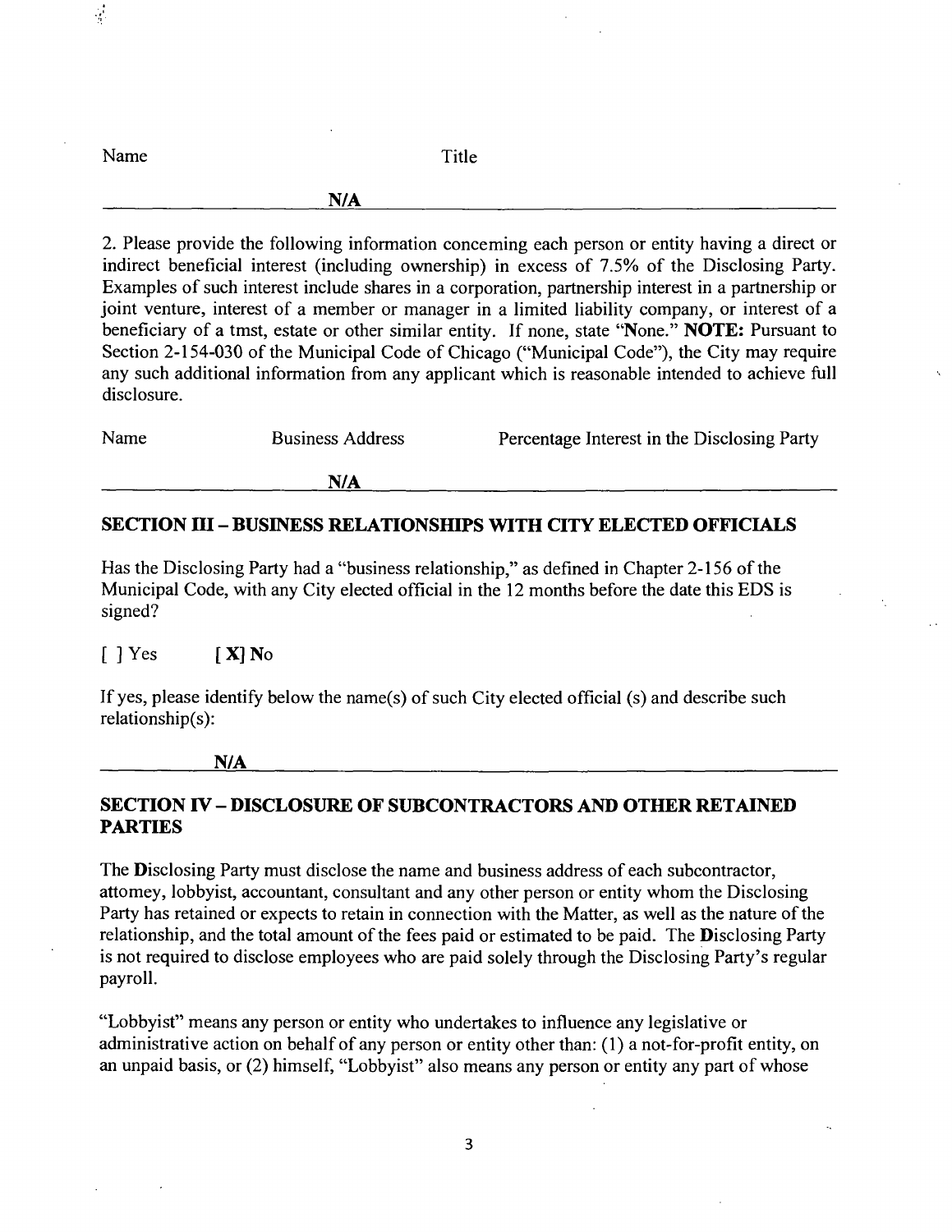duties as an employee of another includes undertaking to influence any legislative or administrative action.

If the Disclosing Party is uncertain whether a disclosure is required under this Section, the Disclosing Party must either ask the City whether disclosure is required or make the disclosure.

| Name<br>(indicate whether)<br>Retained or anticipated | <b>Business</b><br><b>Address</b> | <b>Relationship to Disclosing Party</b><br>(subcontractor, attomey,<br>lobbyist, etc.) | Fees<br><i>(indicate)</i><br>whether paid |
|-------------------------------------------------------|-----------------------------------|----------------------------------------------------------------------------------------|-------------------------------------------|
| to be retained)                                       |                                   |                                                                                        | or estimated)                             |

| Tristan & Ceryantes 30 W. Monroe, Suite 630 | Attorney | Approx. \$4,000 |
|---------------------------------------------|----------|-----------------|
| Chicago Illinois 60603                      |          |                 |

(Add sheets if necessary)

 $\frac{1}{2}$ 

[ ] Check here if the Disclosing party has not retained, nor expects to retain, any such persons or entities.

# **SECTION V - CERTIFICATIONS**

#### A. COURT-ORDERED CHILD SUPPORT COMPLIANCE

Under Municipal Code Section 2-92-415; substantial owners of business entities that contract with the City must remain in compliance with their child support of obligations throughout the term of the contract.

Has any person who directly or indirectly owns 10% or more of the Disclosing Party been declared in arrearage on any child support obligations by any Illinois court of competent jurisdiction?

[  $|Yes$  [ X|No [ ] No person owns 10% or more of the Disclosing Party.

If "Yes," has the person entered into a court-approved agreement for payment of all support owed and is the person in compliance with that agreement?

[ ]Yes [ ]No

B. FURTHER CERTIFICATIONS

- 1 .The Disclosing Party and, if the Disclosing Party is a legal entity, all of those persons or entities identified in Section 11.B.1 of this EDS:
	- a. are not presently debarred, suspended, proposed for debarment, declared ineligible or voluntarily excluded from any transactions by any federal, state or local unit of govemment;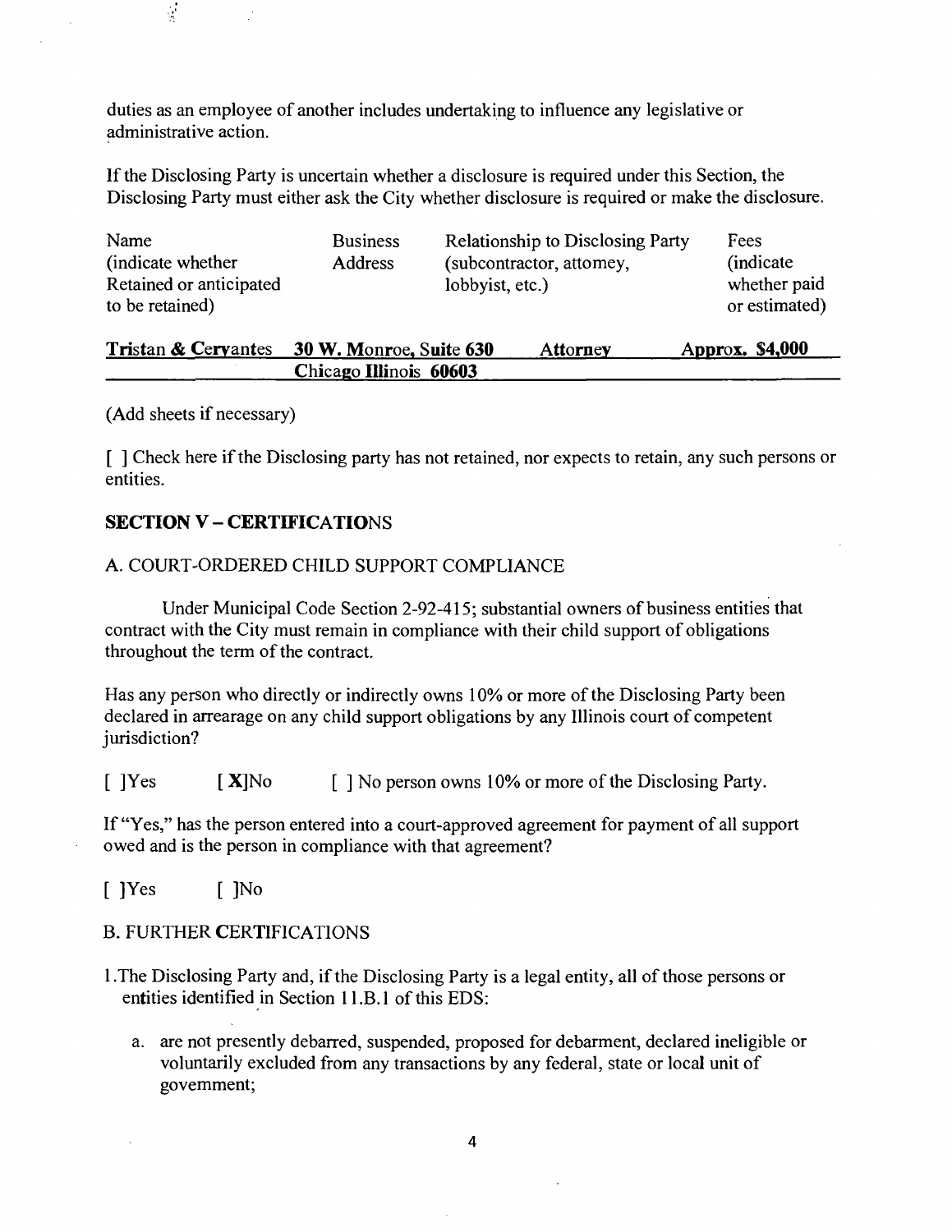b. have not, within a five-year period preceding the date of this EDS, been convicted of a criminal offense, adjudged guilty, or had a civil judgment rendered against them in connection with: obtaining, attempting to obtain, or performing a public (federal, state or local) transaction or contract under a public transaction; a violation of federal or state antitmst statutes, fraud; embezzlement; theft; forgery; briber; falsification or destmction of records; making false statements; or receiving stolen property;

 $\mathcal{I}$ 

- c. are not presently indicated for or otherwise criminally or civilly charged by a govemmental entity (federal, state or local) with commission of any of the offense enumerated in clause B.l .b. of this Section V;
- d. have not, within a five-year period preceding the date of this EDS, had one or more public transactions (federal, state or local) terminated for cause of default; and
- e. have not, within a five-year period preceding the date of this EDS, been convicted, adjudged guilty, or found liable in a civil proceeding, or in any criminal or civil action, including actions conceming environmental violations, instituted by the City or by the federal govemment, any slate, or any other unit of local govemment.
- 2. The certifications is subparts 2, 3 and 4 concem:

 $\bar{z}$ 

- The Disclosing Party;
- any "Applicable Party" (meaning any party participating in the performance of the  $\hat{\mathcal{A}}$ Matter, including but not limited to any persons or legal entities disclosed under Section IV, "Disclosure of Subcontractors and Other Retained Parties");
	- any "Affiliated Entity" (meaning a person or entity that, directly or indirectly controls the Disclosing Party, is controlled by the Disclosing Party, or is, with the Disclosing Party, under common control or another person or entity. Indicia of control include, without limitation: interlocking management or ownership; identity of interests among family members, shared facilities and equipment; common use of employees; or organization of a business entity following the ineligibility of a business entity to do business with federal or state or local govemment, including the City, using substantially the same management, ownership, or principals as the ineligible entity); with respect to Applicable Parties, the term Affiliated Entity means a person or entity that directly or indirectly controls the Applicable party, is controlled by it, or, with the Applicable Party, is under common control of another person or entity;
	- any responsible official of the Disclosing Party, any Applicable Party or any Affiliated Entity or any other official, agent or employee of the Disclosing party, any Applicable Party or any Affiliated Entity, acting pursuant to the direction or authorization of a responsible official of the Disclosing Party, any Applicable Party or any Affiliated Entity (collectively "Agents").

Neither the Disclosing Party, nor any Applicable Party, nor any Affiliated Entity of either the Disclosing Party or any Applicable Party nor any Agents have, during the five years before the date this EDS is signed, or, with respect to an Applicable Party, an Affiliated Entity, or an

5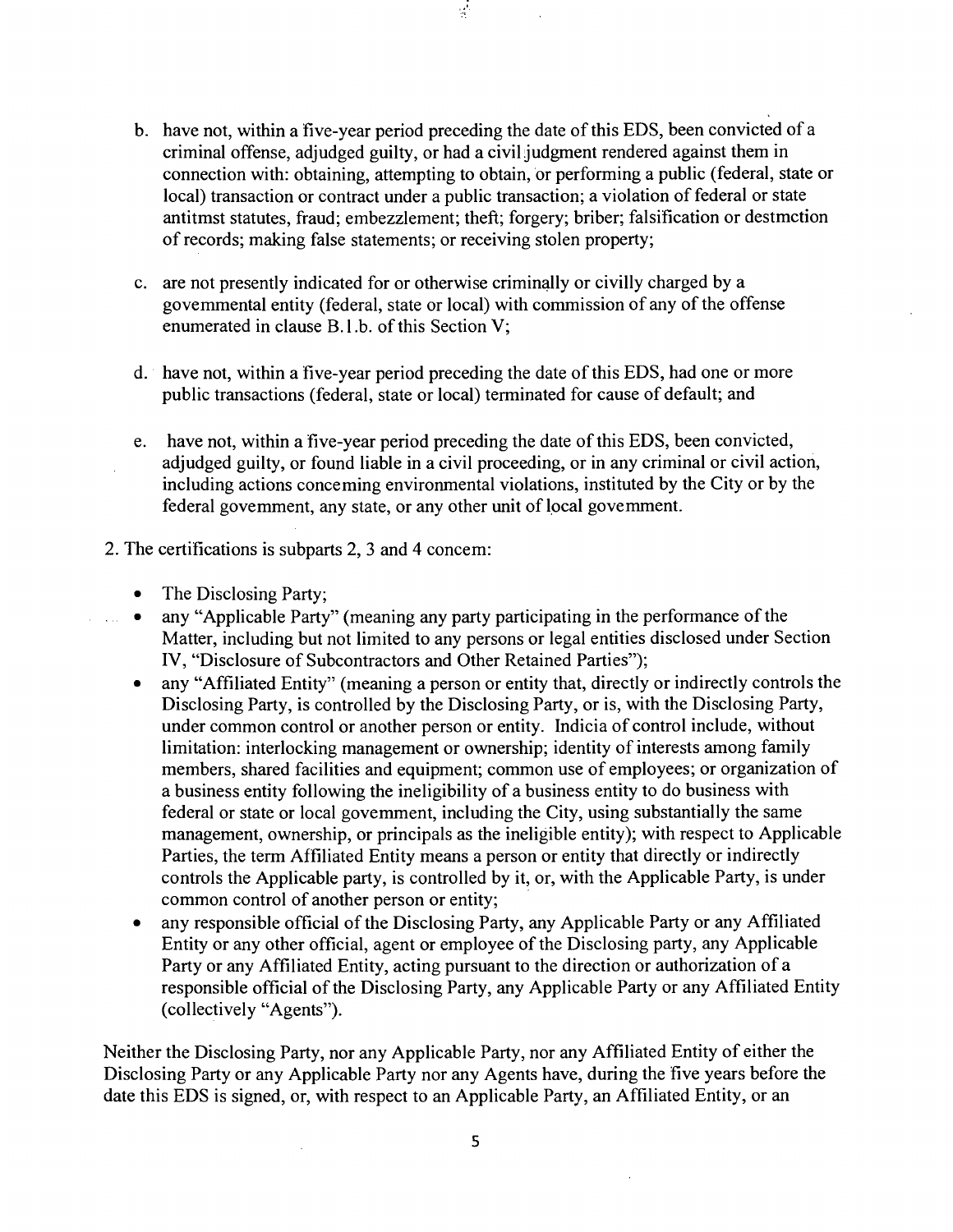Affiliated Entity of an Applicable Party during the five years before the date of such Applicable Party's or Affiliated Entity's contract or engagement in connection with the Matter:

a. bribed or attempted to bribe, or been convicted or adjudged guilty of bribery or attempting to bribe, a public officer or employee of the City, the State of Illinois, or any agency of the federal govemment or of any state or local govemment in the United States of America, in that officer's or employee's official capacity;

 $\frac{1}{2}$ 

- b. agreed or colluded with other bidders or prospective bidders, or been a party to any such agreement, or been convicted or adjudged guilty of agreement or collusion among bidders or prospective bidders, in restraint of freedom of competition by agreement to bid a fixed price or otherwise; or
- c. made an admission of such conduct described in a. or b. above that is a matter of record, but have not been prosecuted for such conduct; or
- d. violated the provisions of Municipal Code Section 2-92-610 (Living Wage Ordinance)
- 3. Neither the Disclosing Party, Affiliated Entity or Applicable Party, or any of their employees, officials, agents or partners, is baned from contracting with any unit of state or local govemment as a result of engaging in or being convicted of (1) bid-rigging in violation of 720 ILCS 5/33E-3; (2) bid-rotating in violation of 720 ILCS 5/33E-4; or (3) any similar offense of any state or of the United States of America that contains the same elements as the offense of bid-rigging or bid-rotating.
- 4. Neither the Disclosing Party nor any Affiliated Entity is listed or any of the following lists maintained by the Office of Foreign Assets Control of the U.S. Department of the Treasury or the Bureau of Industry and Security of the U.S. Department of Commerce or their successors; the Specially Designated Nationals List, the Denied Persons List, the Unverified List, the Entity List and the Debarred List.
- 5. The Disclosing Party understands and shall comply with (1) the applicable requirements of the Govemmental Etiiics Ordinance of the City, Title 2, Chapter 2-156 of the Municipal Code; and (2) all the applicable provisions of Chapter 2-56 of the Mimicipal Code (Office of the Inspector General).
- 6. If the Disclosing Party is unable to certify to any of the above statements in this Part B (Further Certifications), the Disclosing Party must explain below:

#### N/A

If the letter "NA," the word "None," or no response appears on the lines above, it will be conclusively presumed that the Disclosing Party certified to the above statements.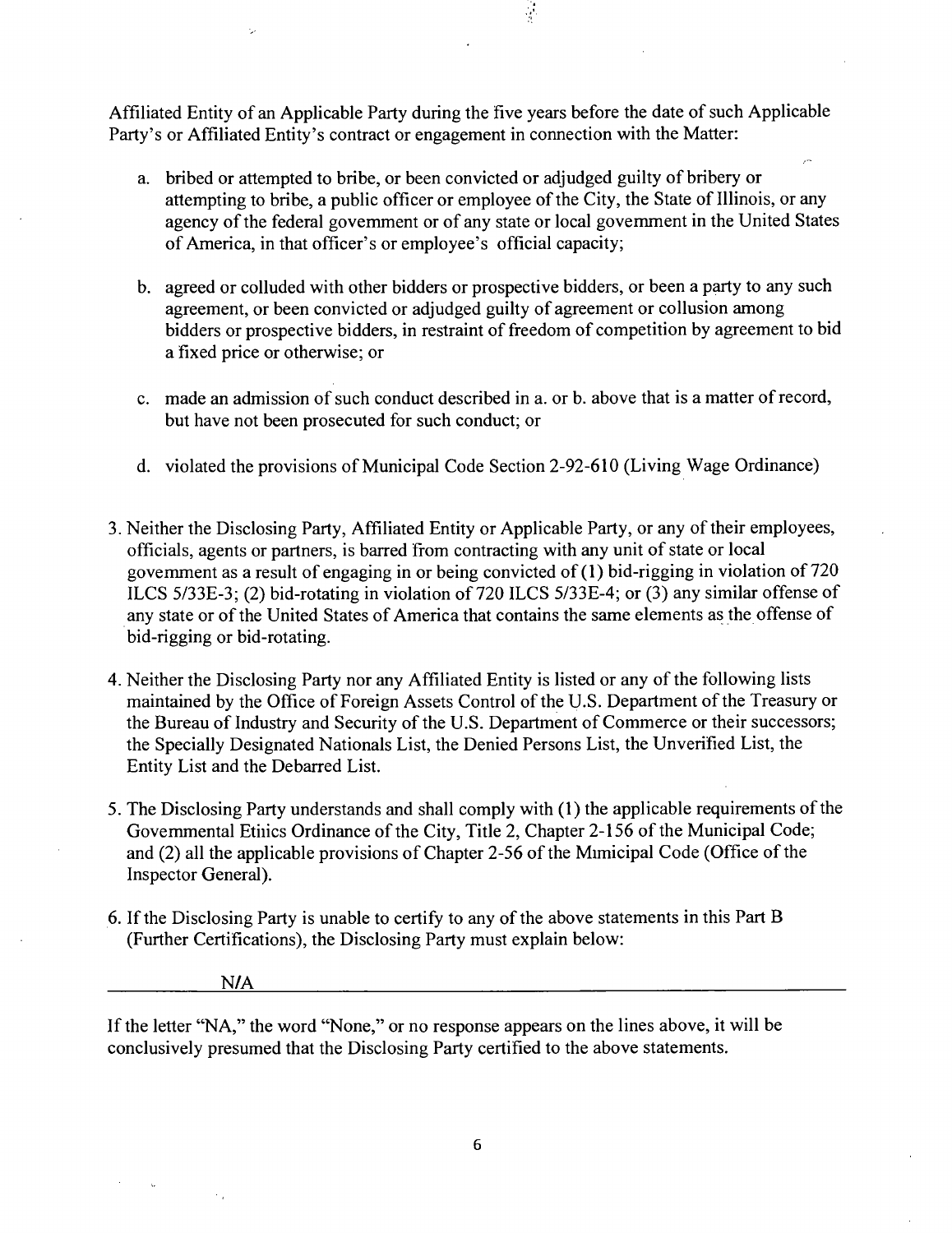#### C. CERTIFICATION OF STATUS AS FINANCIAL INSTITUTION

For purposes of this Part C, under Municipal Code Section 2-32-455(b), the term "financial institution" means a bank, savings and loan association, thrift, credit union, mortgage banker, mortgage broker, tmst company, savings bank, investment bank, securities broker, municipal securities broker, securities dealer, municipal securities dealer, securities underwriter, municipal securities underwriter, investment tmst, venture capital company, bank holding company, financial services holding company, or any licensee under the Consumer Installment Loan Act, the Sales Finance Agency Act, or the Residential Mortgage Licensing Act. However, "financial institution" specifically shall not include any entity whose predominant business is the providing of tax defened, defined contribution, pension plans to public employees in accordance with Section 403(b) and 457 of the Intemal Revenue Code.

 $\frac{1}{2}$ 

(Additional definitions may be foimd in Municipal Code Section 2-32-455(b).)

#### 1. CERTIFICATION

The Disclosing Party certifies that the Disclosing Party (check one)

 $\begin{bmatrix} \end{bmatrix}$  is  $\begin{bmatrix} \mathbf{X} \end{bmatrix}$  is not

a "financial institution" as defined in Section 2-32-455(b) of the Municipal Code.

2. If the Disclosing Party IS a financial institution, then the Disclosing Party pledges:

"We are not and will not become a predatory lender as defined in Chapter 2-32 of the Municipal Code. We further pledge that none of our affiliates is, and none of them will become, a predatory lender as defined in Chapter 2-32 of the Municipal Code. We understand that becoming a predatory lender or becoming an affiliate of a predatory lender may result in the loss of the privilege of doing business with the City."

If the Disclosing Party is unable to make this pledge because it or any of its affiliates (as defined in Section 2-32-455(b) of the Municipal Code) is a predatory lender within the meaning of Chapter 2-32 of the Municipal Code, explain here (attach additional pages if necessary):

N/A

If the letters "NA" the word "None" or no response appears on the lines above, it will be conclusively presumed that the Disclosing Party certified to the above statements.

## D. CERTIFICATION REGARDING INTEREST IN CITY BUSINESS

Any words or terms that are defined in Chapter 2-156 of the Municipal Code have the same meaning when used in this Part D.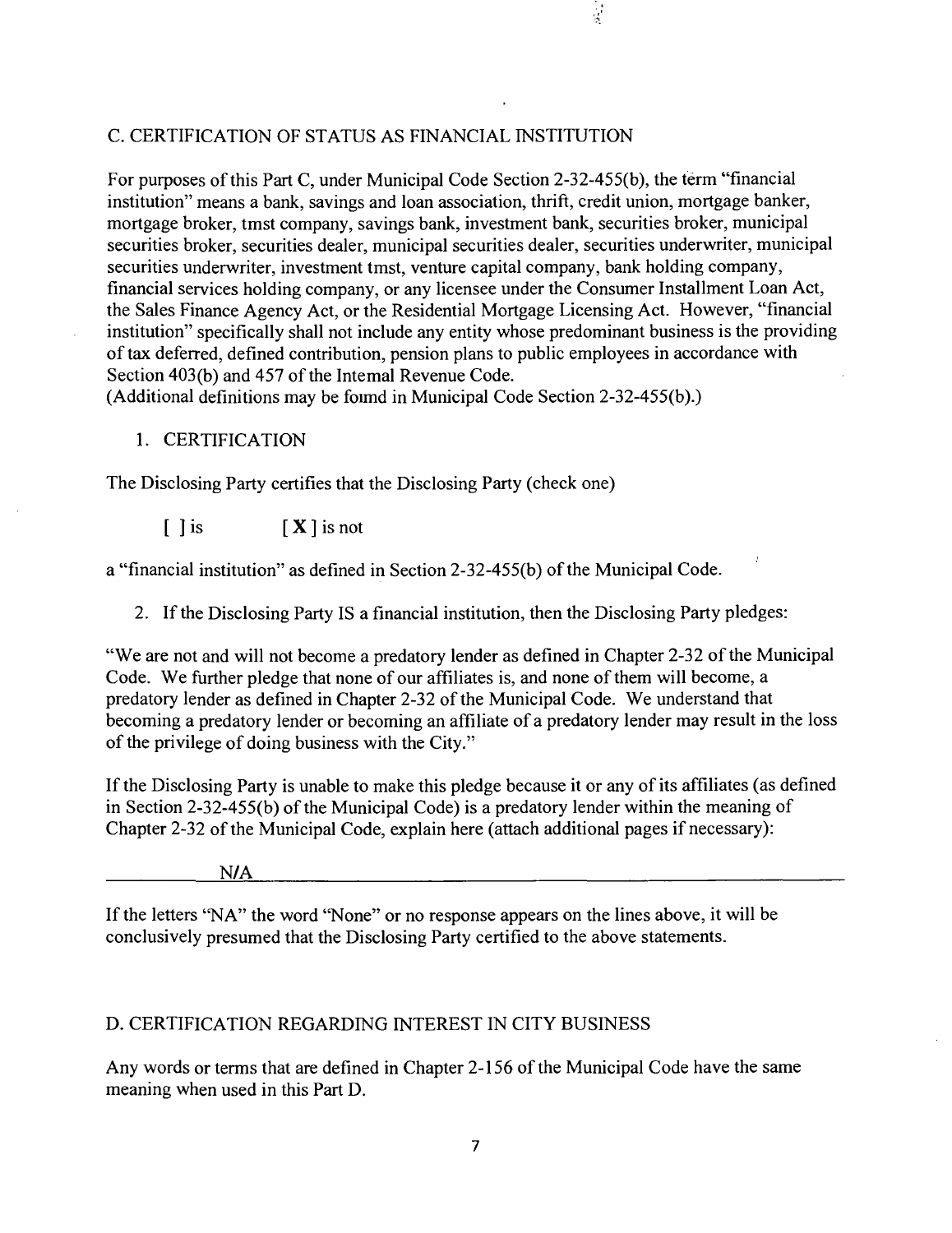1. In accordance with Section 2-156-110 of the Municipal Code: Does any official or employee of the City have a financial interest in his or her own name or in the name of any other person or entity in the Matter?  $[$  ]Yes  $[$  **X** ]No

NOTE: If you checked "Yes" to hem D.I., proceed to Items D.2. and D.3. If you checked "No" to Item D.L, proceed to Part E.

2. Unless sold pursuant to a process of competitive bidding, or otherwise permitted, no City elected official or employee shall have a financial interest in his or her own name or in the name of any other person or entity in the purchase of any property that (i) belongs to the City, or (ii) is sold for taxes of assessment, or (iii) is sold by virtue of legal process at the suit of the City (collectively, "City Property Sale"). Compensation for property taken pursuant to the City's eminent domain power does not constitute a financial interest within the meaning of this Part D.

Does the Matter involve a City Property Sale?

 $[$  | Yes  $[X]$  No

3. If you checked "Yes" to Item D.1., provide the names and business addresses of the City officials or employees having such interest and identify the nature of such interest:

| Name |     | <b>Business Address</b> | Nature of Interest |  |
|------|-----|-------------------------|--------------------|--|
|      | N/A |                         |                    |  |

4. The Disclosing Party further certifies that no prohibited financial interest in the Matter will be acquired by any City official or employee.

#### E. CERTIFICATION REGARDING SLAVERY ERA BUSINESS

The Disclosing Party has searched any and all records of the Disclosing Party and any and all predecessor entities for records of investments or profits from slavery, the slave industry, or slaveholder insurance policies from the slavery era (including insurance policies issued to slaveholders that provided coverage for damage to or injury or death of their slaves) and has disclosed in this EDS any and all such records to the City. In addition, the Disclosing Party must disclose the names of any and all slaves or slaveholders described in those records. Failure to comply with these disclosure requirements may make the Matter to which this EDS pertains voidable by the City.

Please check either 1, or 2, below. If the Disclosing Party checks 2., the Disclosing Party must disclose below or in an attachment to this EDS all requisite information as set forth in that paragraph 2.

8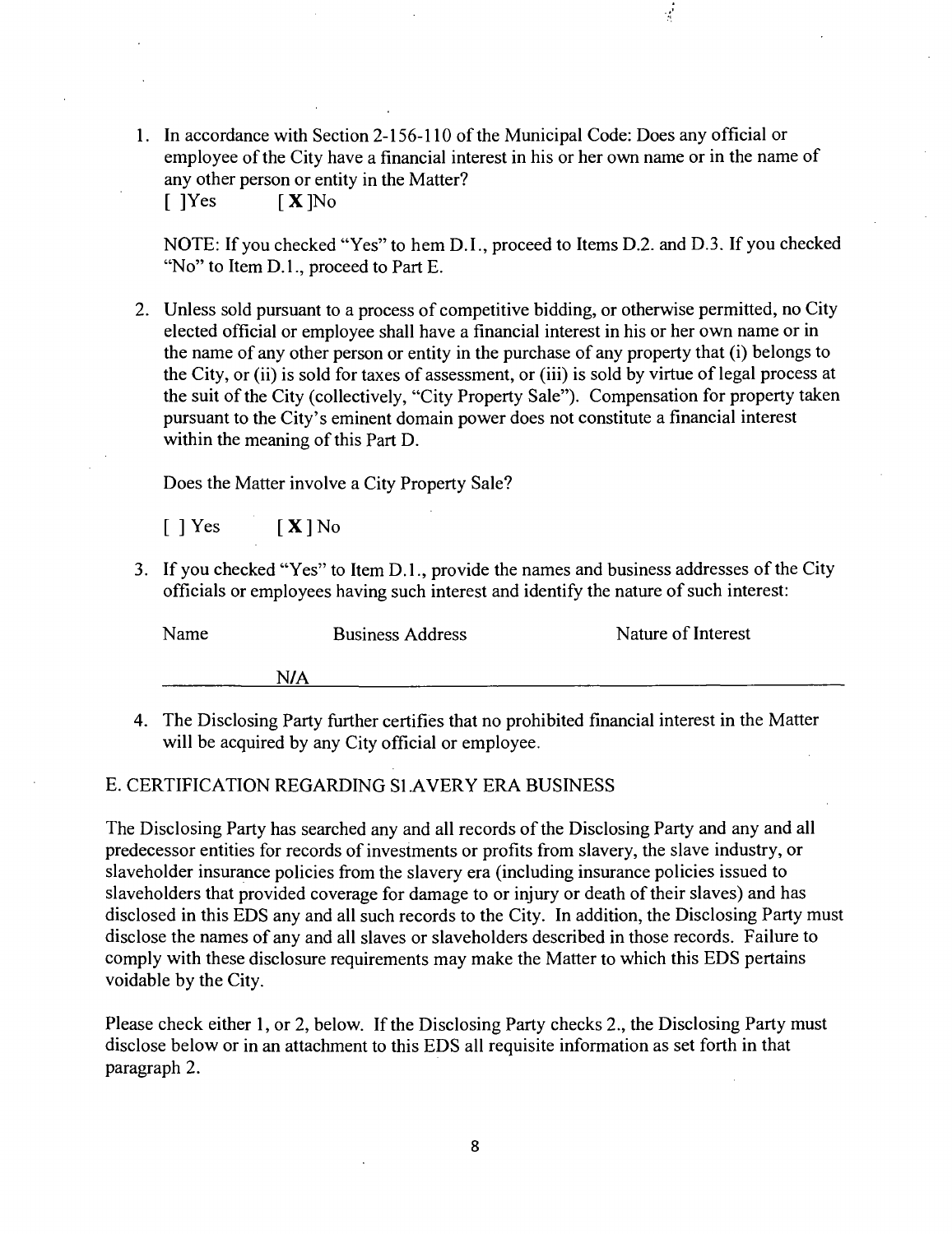$X$  1. The Disclosing Party verifies that (a) the Disclosing Party has searched any and all records of the Disclosing Party and any and all predecessor entities for records of investments or profits from slavery, the slave industry, or slaveholder insurance policies, and (b) the Disclosing Party has found no records of investments or profits from slavery, the slave industry, or slaveholder insurance policies and no records of names of any slaves or slaveholders.

 $\frac{1}{2}$ 

2. The Disclosing Party verifies that, as a result of conducting the search in step 1(a) above, the Disclosing Party has found records relating to investments or profits from slavery, the slave industry, or slaveholder insurance policies and/or the names of any slaves or slaveholders. The Disclosing Party verifies that the following constitutes full disclosure of all such records:

#### **SECTION VI - CERTIFICATION FOR FEDERALLY-FUNDED MATTERS**

NOTE: If the Matter is federally funded, complete this Section VI. If the Matter is not federally fiinded, proceed to Section VII.

#### A. CERTIFICATION REGARDING LOBBYING

**1. List below the names of all persons or entities registered under the federal Lobbying Disclosure Act of 1995 who have made lobbying contacts on behalf of the Disclosing Party with respect to the Matter: (Begin list here, add sheets as necessary): N/A** 

(If no explanation appears or begins on the lines above, or if the letters "NA" or if the word "None" appear, it will be conclusively presumed that the Disclosing Party means that NO persons or entities registered under the Lobbying Disclosure Act of 1995 have made lobbying contacts on behalf of the Disclosing Party with respect to the Matter.)

- 2. The Disclosing Party has not spent and will not expend any federally appropriated funds to pay any person or entity listed in Paragraph A.l . above for his or her lobbying activities or to pay any person or entity to influence or attempt to influence an officer or employee of any agency, as defined by applicable federal law, a member of Congress, an officer or employee of Congress, or an employee of a member of Congress, in connection with the award of any federally fimded contract, making any federally funded grant or loan, entering into any cooperative agreement, or to extend, continue, renew, amend, or modify any federally funded contract, grant, loan, or cooperative agreement.
- 3. The Disclosing Party will submit an updated certification at the end of each calendar quarter in which there occurs any event that materially affects the accuracy of the statements and information set forth in paragraphs A.l and A.2. above.

If the Matter is federally funded and any funds other than federally appropriated fimds have been or will be paid to any person or entity for influencing or attempting to influence an officer or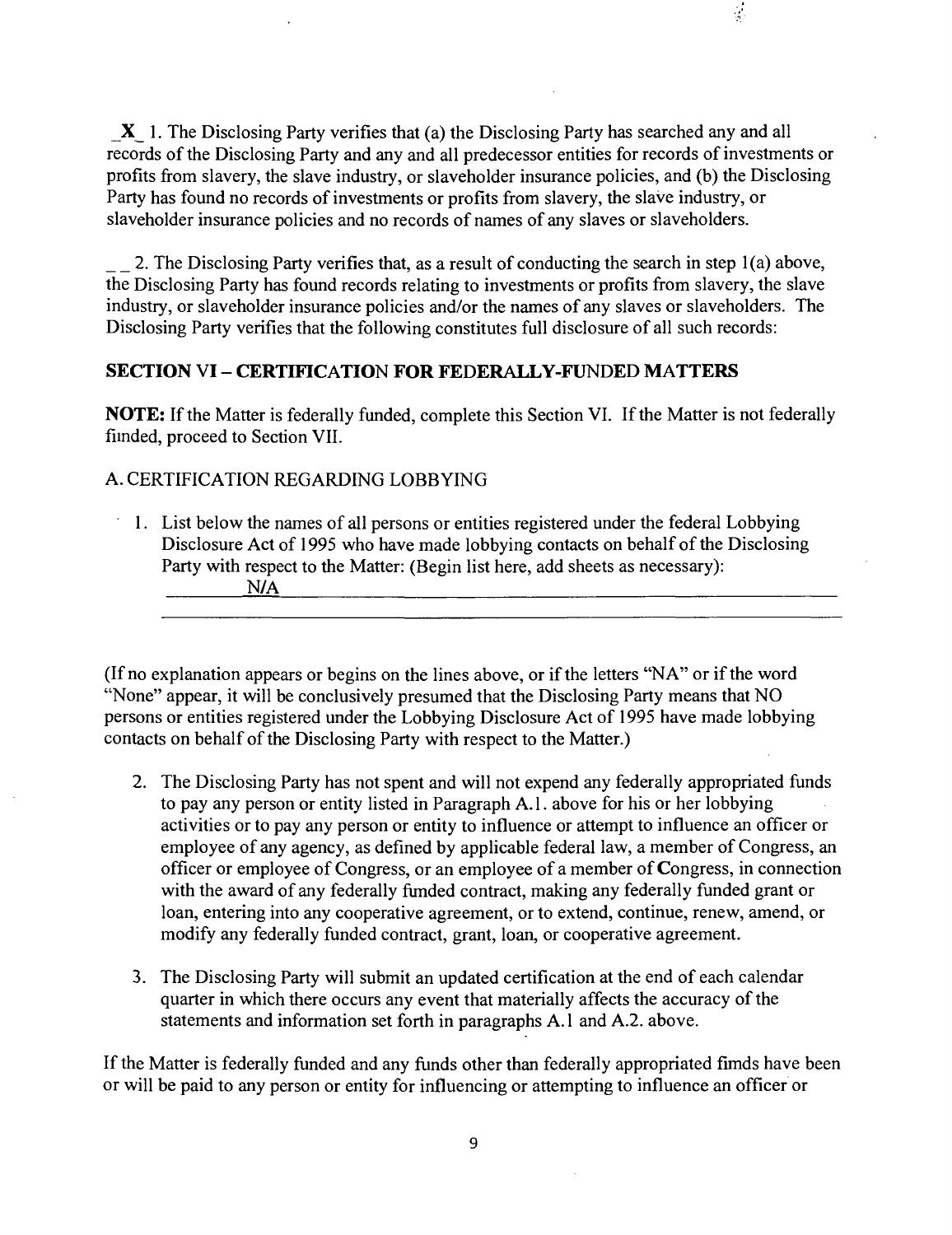employee of any agency (as defined by applicable federal law), a member of Congress, an officer or employee of Congress, or an employee of a member of Congress in connection with the Matter, the Disclosing Party must complete and submit Standard Form-LLL, "Disclosure Form to Reporting Lobbying," in accordance with its instmctions. The form may be obtained online from the federal Office of Management and Budget (OMB) web site at http://www.whitehouse.gov/omb/grants/sflllin-pdf, linked on the page http://www.whitehouse.gov/omb/grants/grants forms.html.

- 4. The Disclosing Party certifies that either: (i) it is not an organization described in section 501(c)(4) of the Intemal Revenue Code of 1986; or (ii) it is an organization described in section 501(c)(4) of the Intemal Revenue Code of 1986 but has not engaged and will not engage in "Lobbying Activities."
- 5. If the Disclosing Party is the Applicant, the Disclosing Party must obtain certification equal in form and substance to paragraphs A.l . through A.4. above from all subcontractors before it awards any subcontract and the Disclosing Party must maintain all such subcontractors' certifications for the duration of the Matter and must make such certifications promptly available to the City upon request.

# B. CERTIFICATION REGARDING EQUAL EMPLOYMENT OPPORTUNITY

If the Matter is federally funded, federal regulations require the Applicant and all proposed subcontractors to submit the following information with their bids or in writing at the outset of negotiations.

Is the Disclosing Party the Applicant?

 $[$   $]$ Yes  $[$   $]$ No

If "Yes," answer the three questions below:

1. Have you developed and do you have on file affirmative action programs pursuant to applicable federal regulations? (See 41 CFR Part 60-2.)

[ ]Yes [ ]No

2. Have you filed with the Joint Reporting Committee, the Director of the Office of Federal Contract Compliance Programs, or the Equal Employment Opportunity Commission all reports due under the applicable filing requirements?

[ ]Yes [ ]No

3. Have you participated in any previous contracts of subcontracts subject to the equal opportunity clause?  $\mathcal{L}$ [ ]Yes [ ]No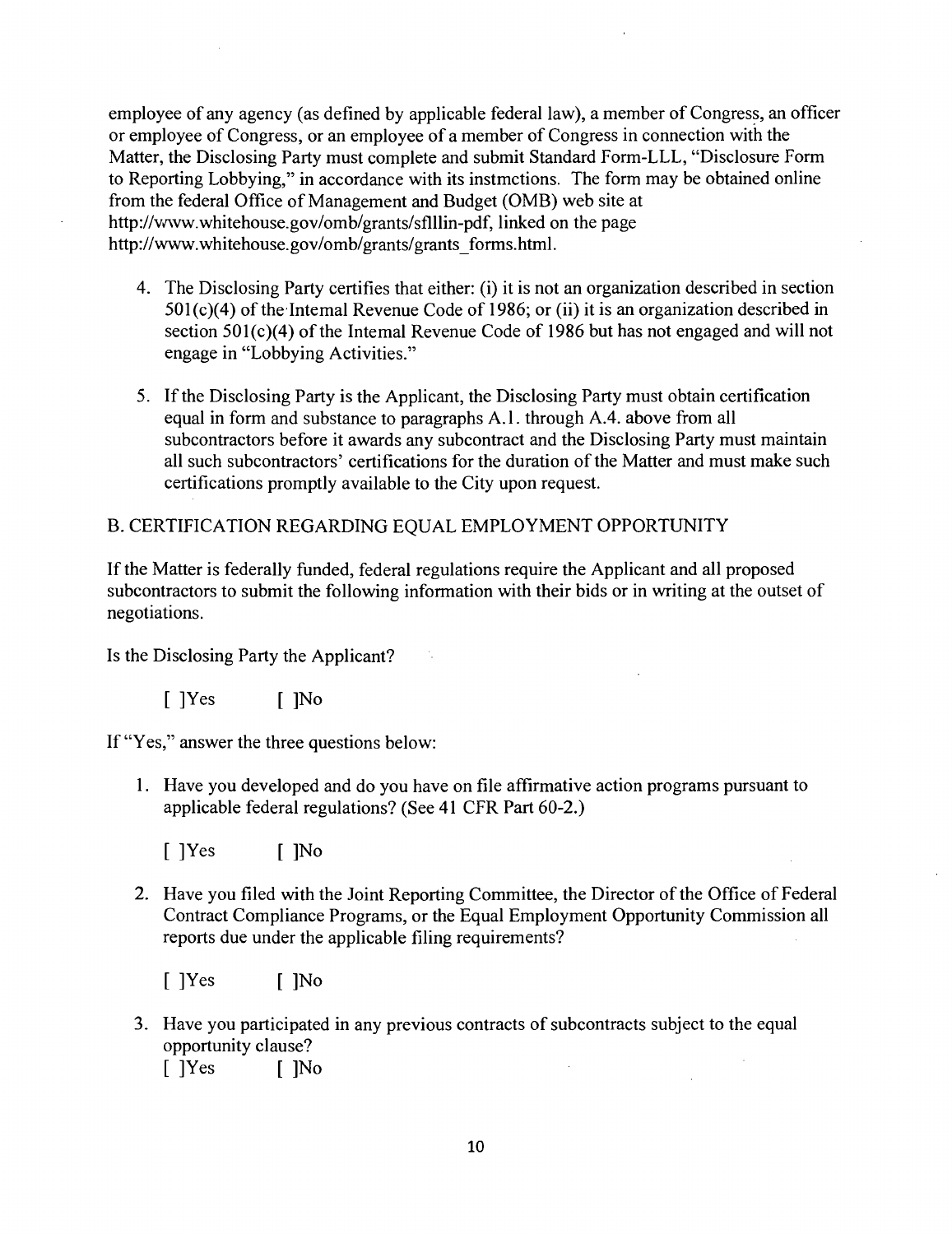If you checked "No" to question 1. or 2. Above, please provide an explanation:

**N/A** 

# SECTION VII - ACKNOWLEDGMENTS, CONTRACT INCORPORATION, **COMPLIANCE, PENALTIES, DISCLOSURE**

The Disclosing Party understands and agrees that:

- A. By completing and filing this EDS, the Disclosing Party acknowledges and agrees, on behalf of itself and the persons or entities named in this EDS, that the City may investigate the creditworthiness of some or all of the persons or entities named in this EDS.
- B. The certifications, disclosures, and acknowledgments contained in this EDS will become part of any contract or other agreement between the Applicant and the City in connection with the Matter, whether procurement. City assistance, or other City action, and are material inducements to the City's execution of any contract or taking other action with respect to the Matter. The Disclosing Party understands that it must comply with all statutes, ordinances, and regulations on which this EDS is based.
- C. The City's Govemmental Ethics and Campaign Financing Ordinances, Chapters 2-156 and 2-164 of the Municipal Code, impose certain duties and obligations on persons or entities seeking City contracts, work, business, or transactions. The full text of these ordinances and a training program is available on line at www.cityofchicago.org/Ethics, and may also be obtained from the City's Board of Ethics, 740 N. Sedgwick St., Suite 500, Chicago, IL 60610, (312) 744-9660. The Disclosing Party must comply fiilly with the applicable ordinances.
- D. If the City determines that any information provided in this EDS is false, incomplete or inaccurate, any contract or other agreement in connection with which it is submitted may be rescinded or be void or voidable, and the City may pursue any remedies under the contract or agreement (if not rescinded, void or voidable), at law, or in equity, including terminating the Disclosing Party's participation in the Matter and/or declining to allow the Disclosing Party to participate in other transactions with the City. Remedies at law for a false statement of material fact may include incarceration and an award to the City of treble damages.
- E. It is the City's policy to make this document available to the public on its Intemet site and/or upon request. Some or all of the information provided on this EDS and any attachments to this EDS may be made available to the public on the Intemet, in response to a Freedom of Information Act request, or otherwise. By completing and signing this EDS, the Disclosing Party waives and releases any possible rights or claims which it may have against the City in connection with the public release of information contained in this EDS and also authorizes the City to verify the accuracy of any information submitted in this EDS.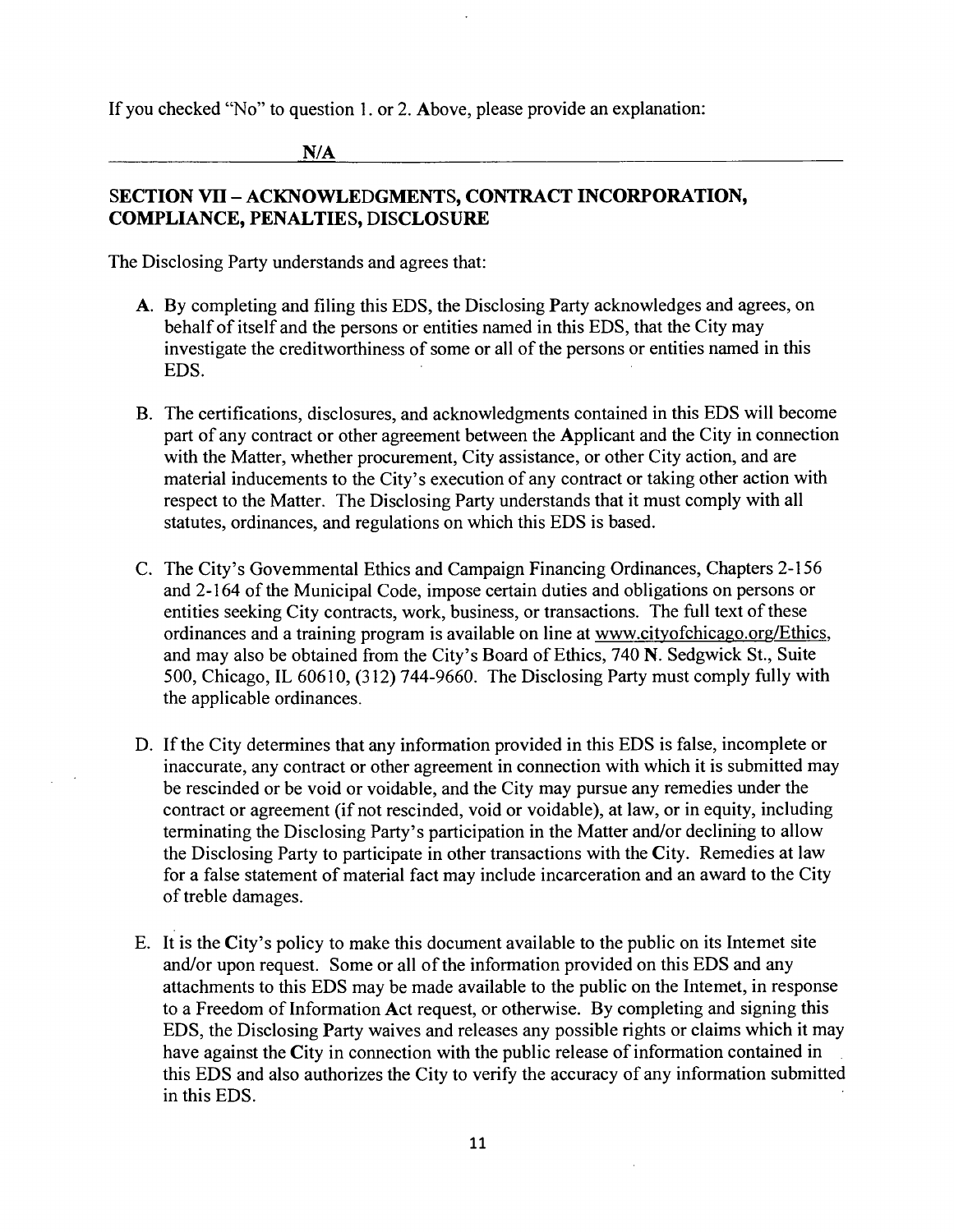F. The information provided in this EDS must be kept current. In the event of changes, the Disclosing Party must supplement this EDS up to the time the City takes action on the Matter. If the Matter is a contract being handled by the City's Department of Procurement Services, the Disclosing Party must update this EDS as the contract requires.

The Disclosing Party represents and warrants that:

 $\mathcal{L}$ 

G. The Disclosing Party has not withheld or reserved any disclosures as to economic interests in the Disclosing Party, or as to the Matter, or any information, data, or plan as to the intended use or purpose for which the Applicant seeks City Council or other City agency action.

For purposes of the certifications in H.l. and H.2. below, the term 'affiliate" means any person or entity that, directly or indirectly: controls the Disclosing Party, is controlled by the Disclosing Party, or is, with the Disclosing Party, under common control of another person or entity. Indicia of control include, without limitation: interlocking management or ownership; identity of interests among family members; shared facilities and equipment; common use of employees; or organization of a business entity following the ineligibility of a business entity to do business with the federal govemment or a state or local govemment, including the City, using substantially the same management, ownership, or principals as the ineligible entity.

H.l. The Disclosing Party is not delinquent in the payment of any tax administered by the Illinois Department of Revenue, nor are the Disclosing Party or its affiliates delinquent in paying any fine, fee, tax or other charge owed to the City. This includes, but is not limited to, all water charges, sewer charges, license fees, parking tickets, property taxes or sales taxes.

H.2. If the Disclosing Party is the Applicant, the Disclosing Party and its affiliates will not use, nor permit their subcontractors to use, any facility on the U.S. EPA's List of Violating Facilities in connection with the Matter for the duration of time that such facility remains on the list.

H.3. If the Disclosing Party is the Applicant, the Disclosing Party will obtain from any contractors/subcontractors hired or to be hired in connection with the Matter certification equal in form and substance to those in H. I. and H.2. above and will not, without the prior written consent of the City, use any such contractor/subcontractor that does not provide such certifications or that the Disclosing Party has reason to believe has not provided or cannot provide tmthful certifications.

NOTE: If the Disclosing Party cannot certify as to any of the items in H.L, H.2. or H.3. above, an explanatory statement must be attached to this EDS.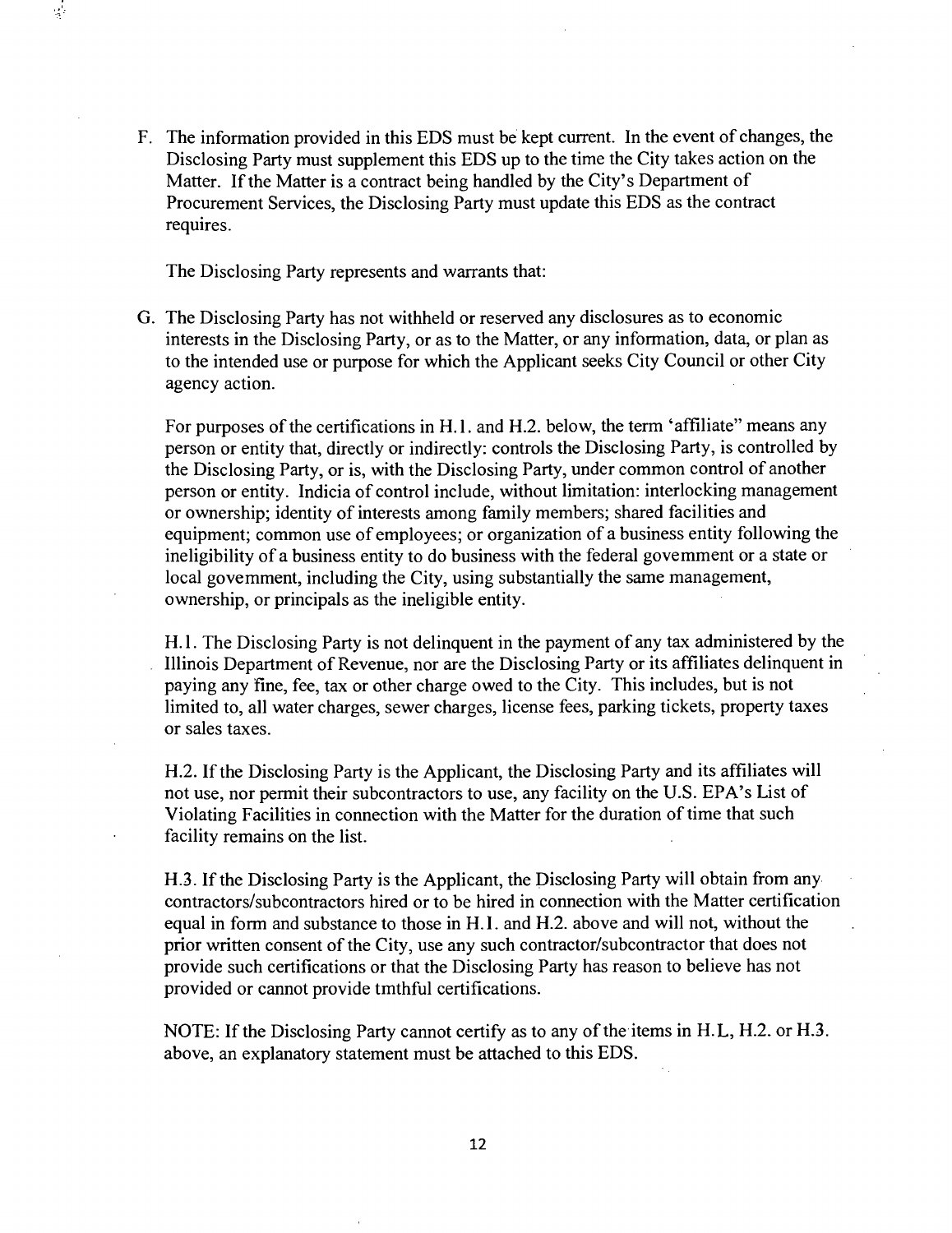**CERTIFICATION** 

 $\frac{1}{2}$ 

Under penalty of perjury, the person signing below: (1) wanants that he/she is authorized to execute this EDS on behalf of the Disclosing Party, and (2) warrants that all certifications and statements contained in this EDS arc true, accurate and complete as of the date fumished to the City.

(Print or type name of Disclosing Party)

Date:

By:  $\overbrace{\text{sign here}}^{\overbrace{\text{ferm}}^{\text{free}}}$ 

*/^^^0/^ ,/^^/y<y^^^* 

(Print or type name of person signing)

(Print or type tide of person signing)

bcforc mc on (date) \_  $\rightarrow$  by Signed and swom to at  $\begin{array}{|c|c|} \hline \text{Coo}\text{K} \end{array}$ County,  $\frac{1}{\sqrt{1 + \frac{1}{n}} \cdot \frac{1}{n}}$  (state).

Notary Public.  $\Lambda$ 

Commission exphes:

OFFICIAL BUAL ISA DUARTE OF ILLINOIS IN EXPIRES ol IBI **NOTARY** W *JUNE* 23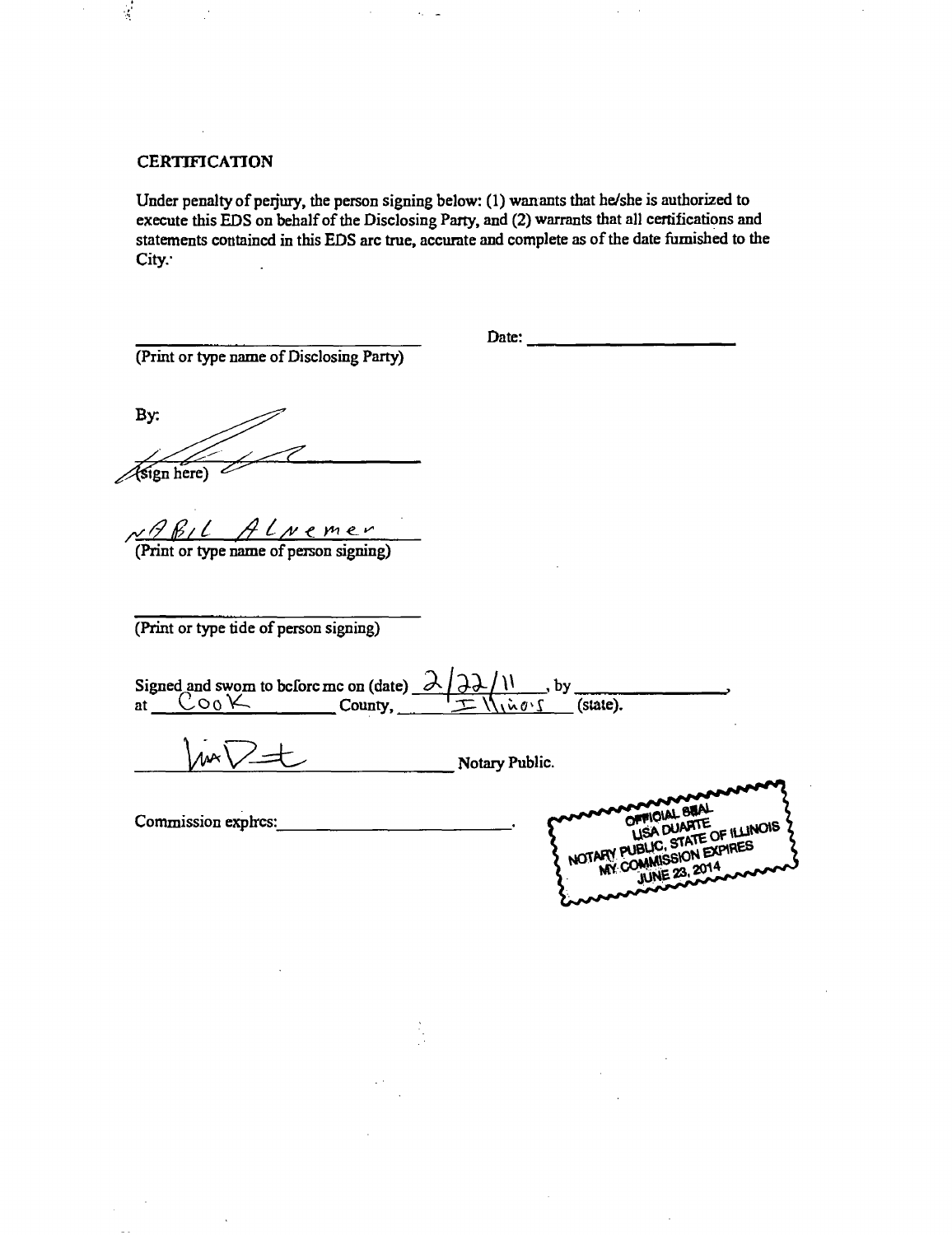# **CITY OF CHICAGO ECONOMIC DISCLOSURE STATEMENT AND AFFIDAVIT APPENDLX A**

#### **FAMILIAL RELATIONSHIPS WITH ELECTED CITY OFFICIALS AND DEPARTMENT HEADS**

**This Appendix is to be completed only by (a) the Applicant, and (b) any legal entity which has a direct ownership interest in the Applicant exceeding 7.5 percent. It is not to be completed by any legal entity which has only an indirect ownership interest in the Applicant.** 

Under Municipal Code Section 2-154-015, the Disclosing Party must disclose whether such Disclosing Party or any "Applicable Party" or any Spouse or Domestic Partner thereof currentiy has a "familial relationship" with any elected city official or department head. A "familial relationship" exists if, as of the date this EDS is signed, the Disclosing Party or any "Applicable Party" or any Spouse or Domestic Partner thereof is related, by blood or adoption, to the mayor, any alderman, the city clerk, the city treasurer or any city department head as parent, child, brother or sister, aunt or uncle, niece or nephew, grandparent, grandchild, father-in-law, mother-in-law, son-in-law, daughter-in-law, stepfather or stepmother, stepson or stepdaughter, stepbrother or stepsister or half-brother or half-sister.

"Applicable Party" means (1) all corporate officers of the Disclosing Party, if the Disclosing Party is a corporation; all partners of the Disclosing Party, if the Disclosing Party is a general partnership; all general partners and limited partners of the Disclosing Party, if the Disclosing Party is a limited partnership; all managers, managing members and members of the Disclosing Party, if the Disclosing Party is a limited liability company; (2) all principal officers of the Disclosing Party; and (3) any person having more than a 7.5 percent ownership interest in the Disclosing Party. "Principal officers" means the president, chief operating officer, executive director, chief financial officer, treasurer or secretary of a legal entity or any person exercising similar **authority**.

Does the Disclosing Party or any "Applicable Party" or any Spouse or Domestic Partner thereof currently have a "familial relationship" with an elected city official or department head?

 $[$   $]$ Yes  $[$   $X]$  No

 $\frac{1}{\sqrt{2}}$ 

If yes, please identify below  $(1)$  the names and title of such person,  $(2)$  the name of the legal entity to which such person is connected; (3) the name and titie of the elected city official or department head to whom such person has a familial relationship, and (4) the precise nature of